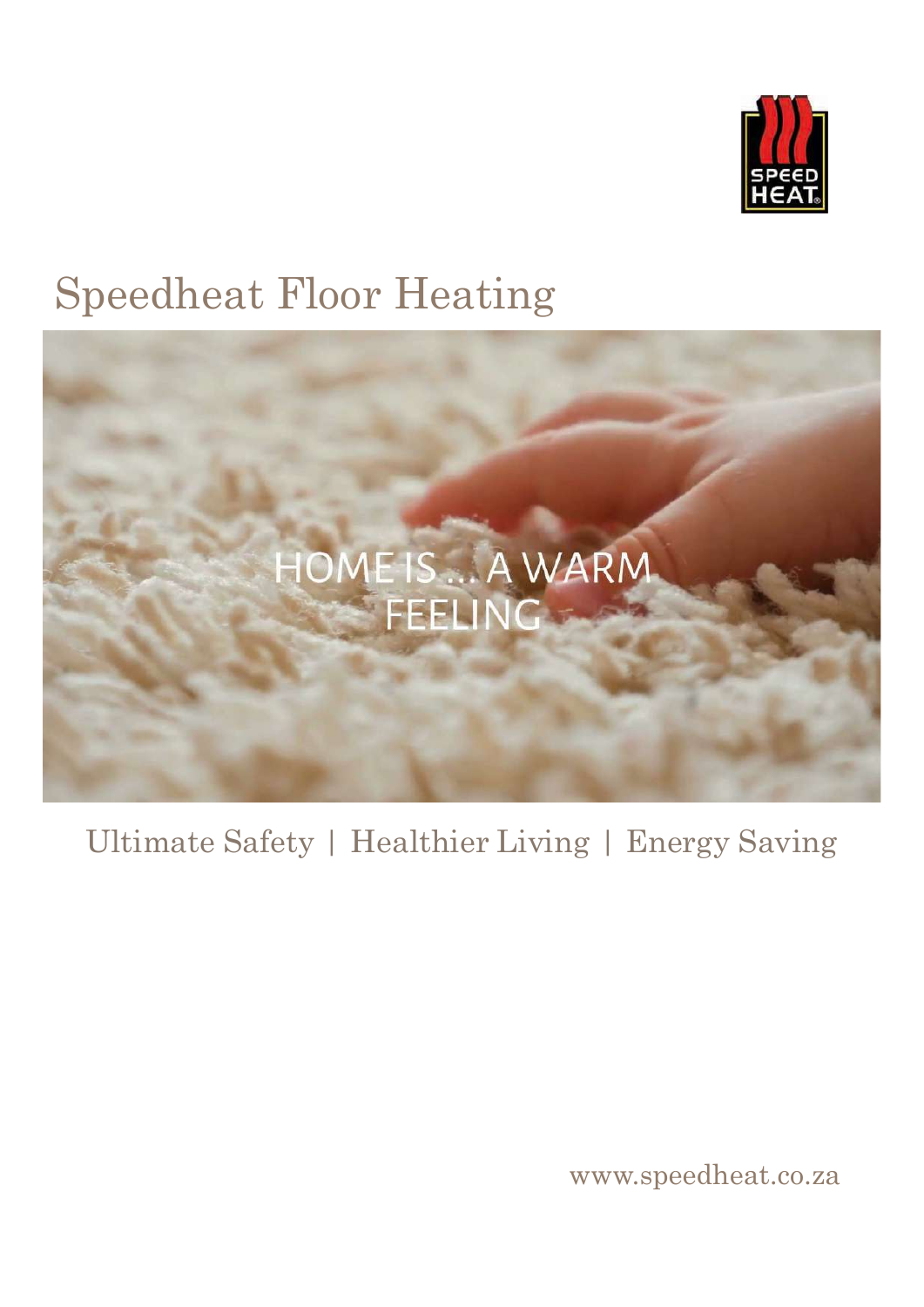## Index



| Subject                                             | Page             |
|-----------------------------------------------------|------------------|
| Overview                                            | $\sqrt{3}$       |
| Why Speedheat?                                      | $\sqrt{4}$       |
| A closer look at our products                       | $\bf 5$          |
| Under tile floor build-up                           | $\,6\,$          |
| Step by step under tile installation                | $\sqrt{ }$       |
| Under laminate/wood floor build-up                  | $8\,$            |
| Step by step under laminate/wood installation       | $\boldsymbol{9}$ |
| Under carpet floor build-up                         | 10               |
| Step by step under carpet installation              | 11               |
| <b>Floor Insulation Products</b>                    | 12               |
| Inscreed Insulation for new builds - GreenScreed    | 13, 14           |
| Warming up graph with different insulation products | 15               |
| Choosing a thermostat                               | 16,17,18         |
| Completed projects                                  | 19, 20, 21       |
| What our customers say                              | 22               |
| Contact us                                          | 23               |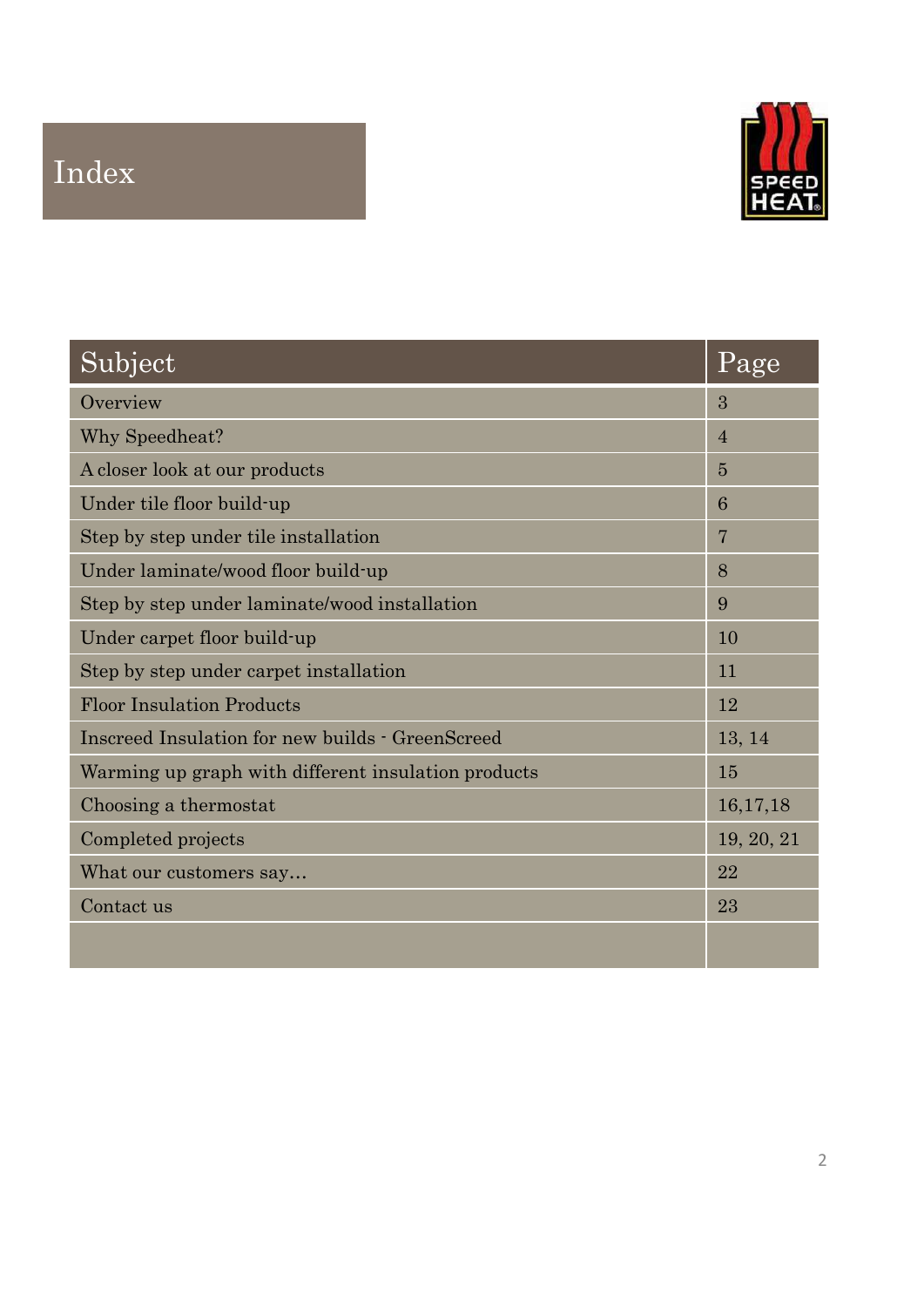### **Overview**



The Speedheat Generation 4 floor heating system was originally designed in 1986 by two Dutch engineers, Pieter Jansens and Paul de Pont.

It differed from other floor heating solutions on the market in its amazingly slim design, which does not affect floor levels. The simple yet elegant heating elements drastically improved the standard of quality and durability of these types of systems.

The products are locally manufactured by Klimax Mfg. (Pty) Ltd (formerly TERMO 2000), whose quality management systems are ISO 9001:2008 certified. We comply with all applicable local and international standards (IEC, CSA, UL).

Speedheat began expanding its franchises to the rest of the country in 1993, becoming a FASA member. Today, while proudly remaining a South African company we have operations in many parts of the world including: Europe, Australia and North America.

Embracing innovation and simplicity

The Speedheat floor heating product focuses on heating a room quickly and effectively without negatively impacting on:

The interior design of the room The occupants and their comfort

This was facilitated by a highly innovative product design and an obvious knowledge of heat transfer dynamics. Instead of installing the heating elements inside the floor slab, as is done with in-slab under floor heating, Speedheat installs the heating elements on top of the screed, preferably on top of a layer of floor insulation, just underneath the floor finish, thereby creating a much quicker response resulting in reduced energy consumption.

Contrary to heating the air in the room, which creates a very dry atmosphere, our system heats the occupants in the room by means of radiant heat from the floor.

Speedheat floor heating systems allow for tailor-made installations in any room underneath any floor finish.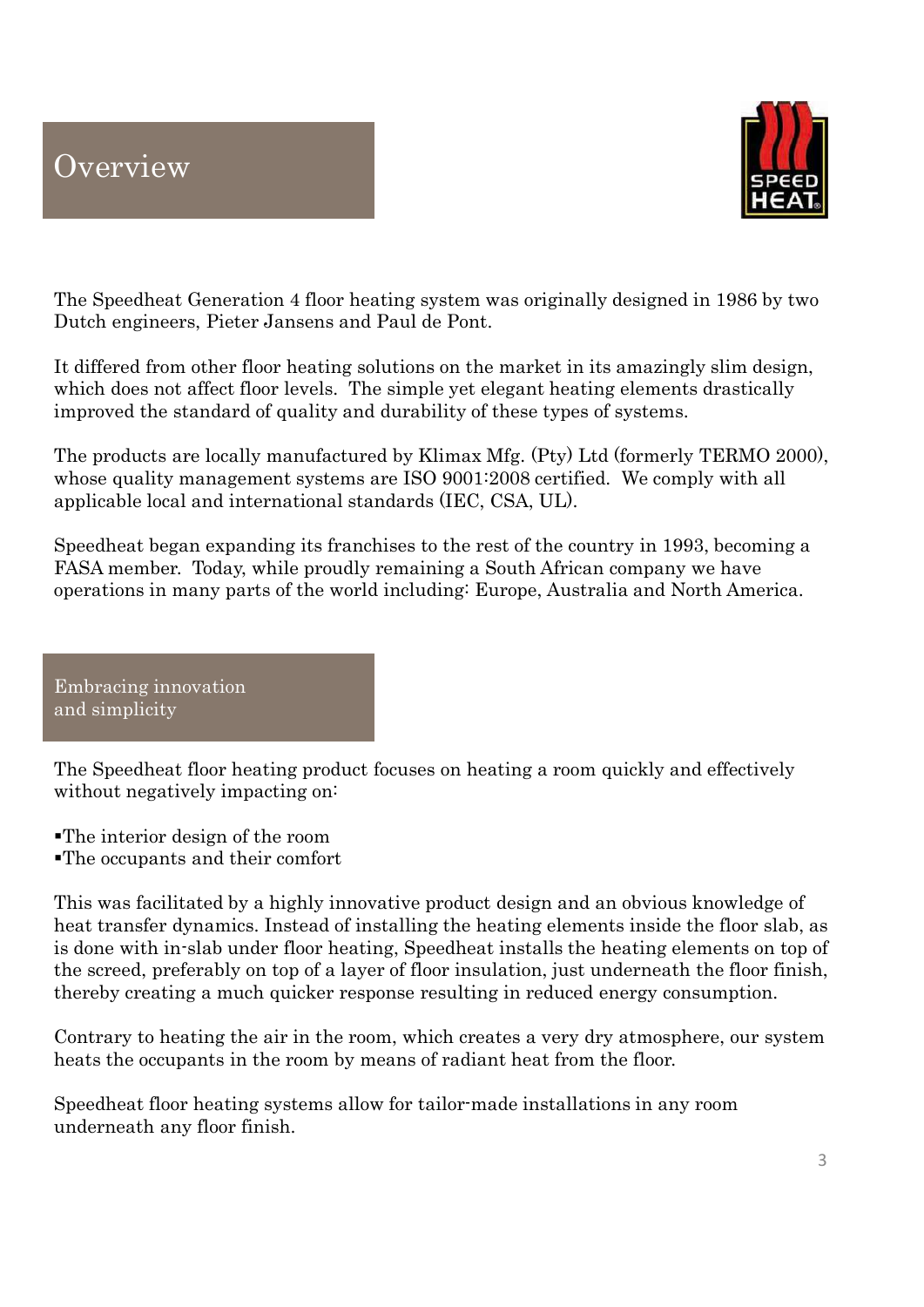## Why SpeedHeat?



Strongly focused on environmental sustainability

In a world experiencing adverse climate change due to increased pollution and  $CO<sub>2</sub>$ emissions, it would be irresponsible for us as a company to create a product that leaves anything but the smallest environmental footprint, both in the energy it consumes during operation, as well as the materials and commodities used in manufacturing and installation.

Economic and durable

In these times of soaring energy prices, our floor heating system doesn't just help the environment, but also your electricity bills. Our floor insulation installed on top of the screed reduces downward heat losses into the concrete slab. This means your heat losses are minimized, response times are quicker and energy consumption is reduced. In these times of soaring energy prices, our floor heating system does<br>environment, but also your electricity bills. Our floor insulation instanced<br>referred reduces downward heat losses into the concrete slab. This mea<br>ar

Speedheat comes standard with a 7 year product AND installation warranty. In addition, there is a well-trained and highly qualified team of technicians on standby to assist with after sales service and repairs, bringing you complete peace of mind!

A global leader in domestic and commercial heating

Industry leaders for over 30 years, Speedheat floor heating have successfully completed many local and international projects, allowing us to gain valuable experience to perfect our skills and knowledge. For a list of our **unique commercial projects** that we have

Our products are regularly improved and updated to the latest technology whilst maintaining high quality standards.

Our client-focused approach only intensifies as we grow larger and our increasingly sophisticated system allows us to give our customers not only the highest quality products, but service that is superfast and reliable.

 $\Delta$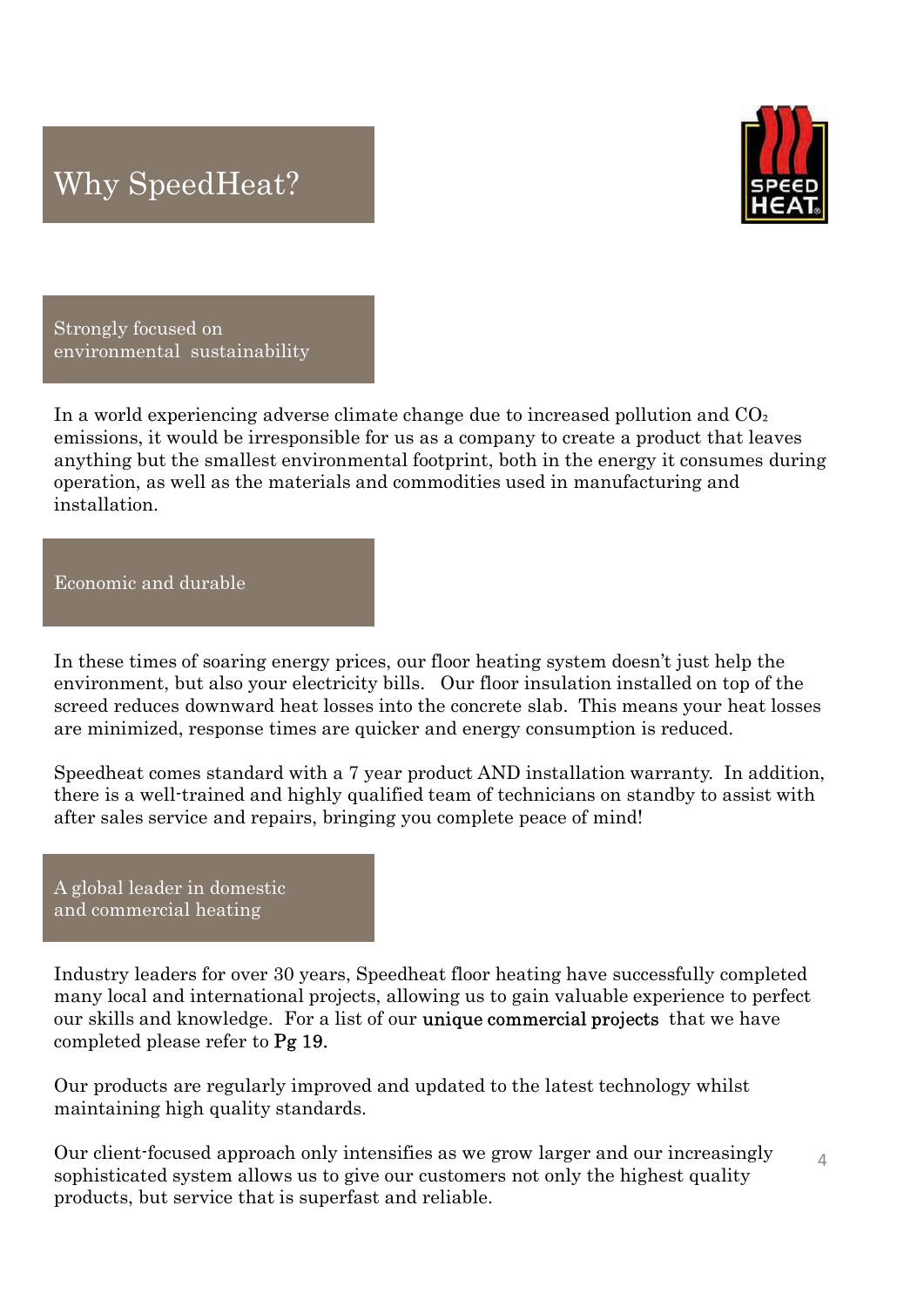## A closer look at our products



The Speedheat heating element is designed for safety and durability. Its discreet design includes:

- A heating core with self regulating properties, which means that it generates progressively less heat with increasing temperature.
- An internal and external insulating sheath that withstands waterproof and corrosion resistant.
- A fully earthed co-axial element for electrical safety.

Furthermore, our patented element has won the SABS award for outstanding engineering design.

Speedheat brings you a quality floor heating system which is safe and durable and can be applied for new and retrofit installations and is suitable for all types of floor coverings.

The radiant heating system is installed quickly and neatly with minimal disruption to your household.

We recommend installing floor insulation with all our heating systems to further increase the efficiency of the system. Your home will warm up even faster, whilst reducing your Family internal and external insulating sheath that withstands<br>
heat and high voltage. The fluoropolymer insulation is fully<br>
waterproof and corrosion resistant.<br>
Furthermore, our patented element has won the SABS award<br>
f refer to pg 12.

Like floor insulation, the choice of thermostat is important for the efficient operation of The method is extinted a demonstrated between the states of the thermost and for outstanding engineering design.<br>
Speedheat brings you a quality floor heating system which is safe and durable and can be applied for new and improvement of your comfort of living and the reduction in energy consumption. With the Speedheat multi-function programmable thermostat every room can be independently controlled according to your requirements.

Speedheat has a number of high quality thermostats in their range, which you can view on pg 16 , 17 and 18.

Your Speedheat consultant will advise you on the best floor insulation and thermostat for your situation.



5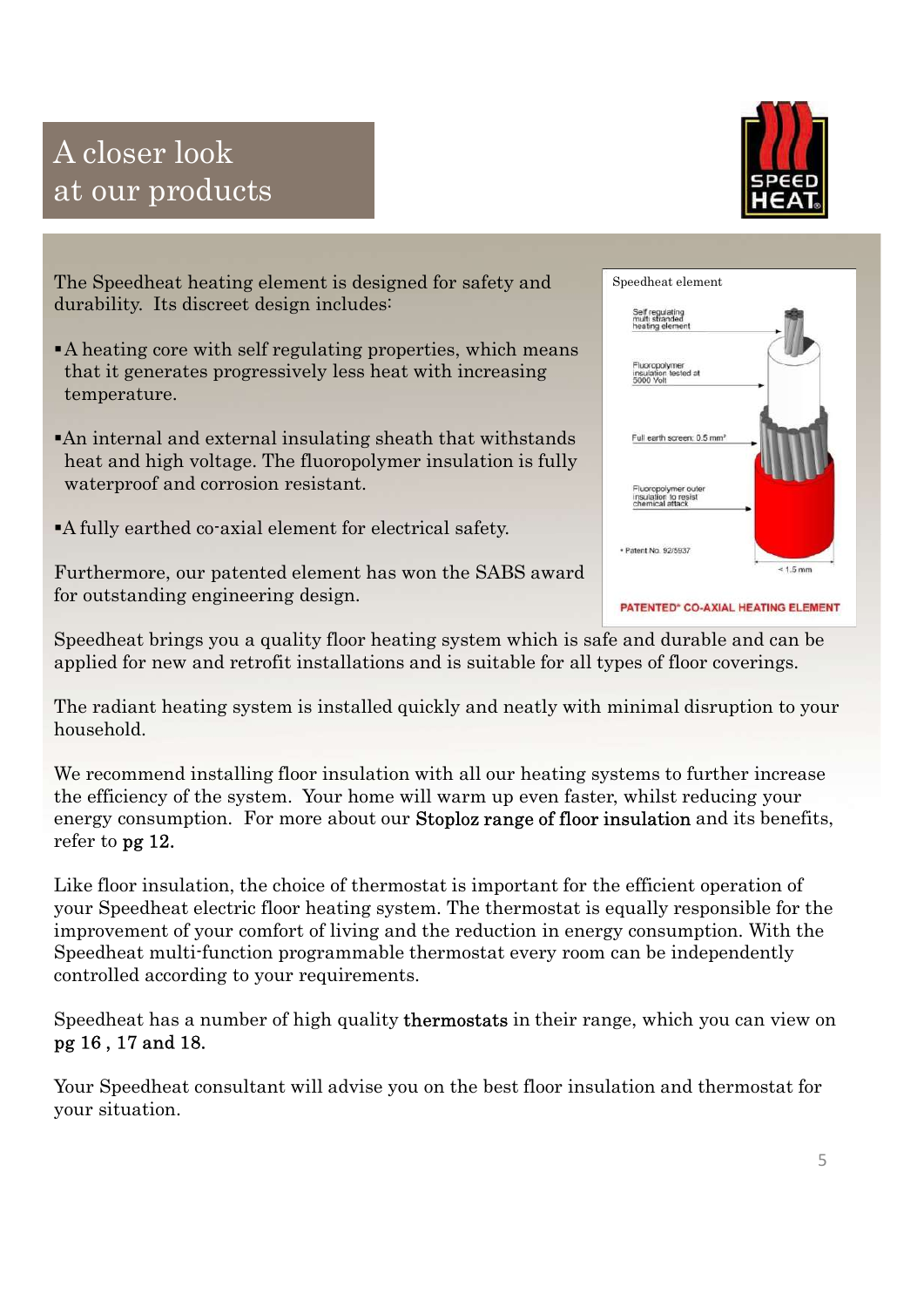## Under tile floor build-up



Speedheat floor heating is the best choice of heating for your ceramic or porcelain tiles. The system is 100% safe and waterproof. This makes Speedheat ultimately suitable for wetching is the best choice of heating for your ceramic or porcelain tiles.<br>The system is 100% safe and waterproof. This makes Speedheat **Example 18 Areas like bathrooms or kitchens. Natural stock or kitchens. Natural stock or seeding for your ceramic or porcelain tiles.**<br>The system is 100% safe and waterproof. This makes Speedheat ultimately suitable for w comfortably warm with the radiant heating system bringing you comfort without **Compare 1998**<br> **Compare 1998**<br> **Compare 1998**<br>
Speedheat floor heating is the best choice of heating for your ceramic or porcelain tiles.<br>
The system is 100% safe and waterproof. This makes Speedheat ultimately suitable f

Fig 1.1 shows a typical Speedheat under tile floor build-up with insulation (10mm KlimaBoard).

The heating element is installed on top of the screed, and secured with adhesive fibreglass mesh. A protective screed is then applied and the floor is subsequently tiled.

Insulation may be installed on top of the screed to decrease downward heat loss into the cement slab and increase the efficiency and response time of your heating system.



### Power density for tiled and stoned floors

will advise you further and recommend the correct system.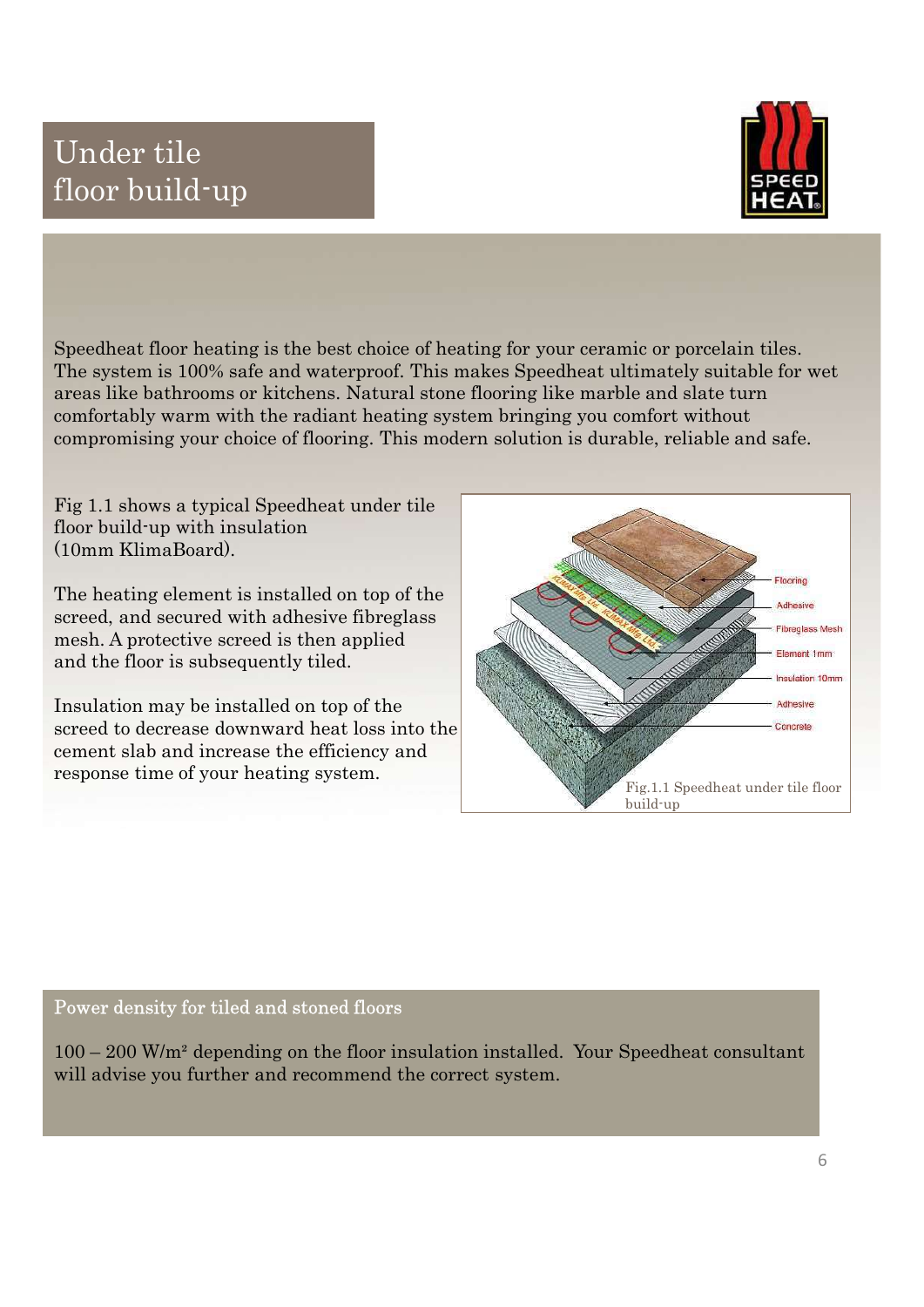## Step by step under tile installation





1. Heating element is unrolled on top of floor insulation and taped down.



2. Adhesive mesh is then laid on top of the heating element



3. Protective screed is applied. 4. The floor is then tiled.



An installation monitor is used to alert the installer of any damage to the element during the installation and tiling process.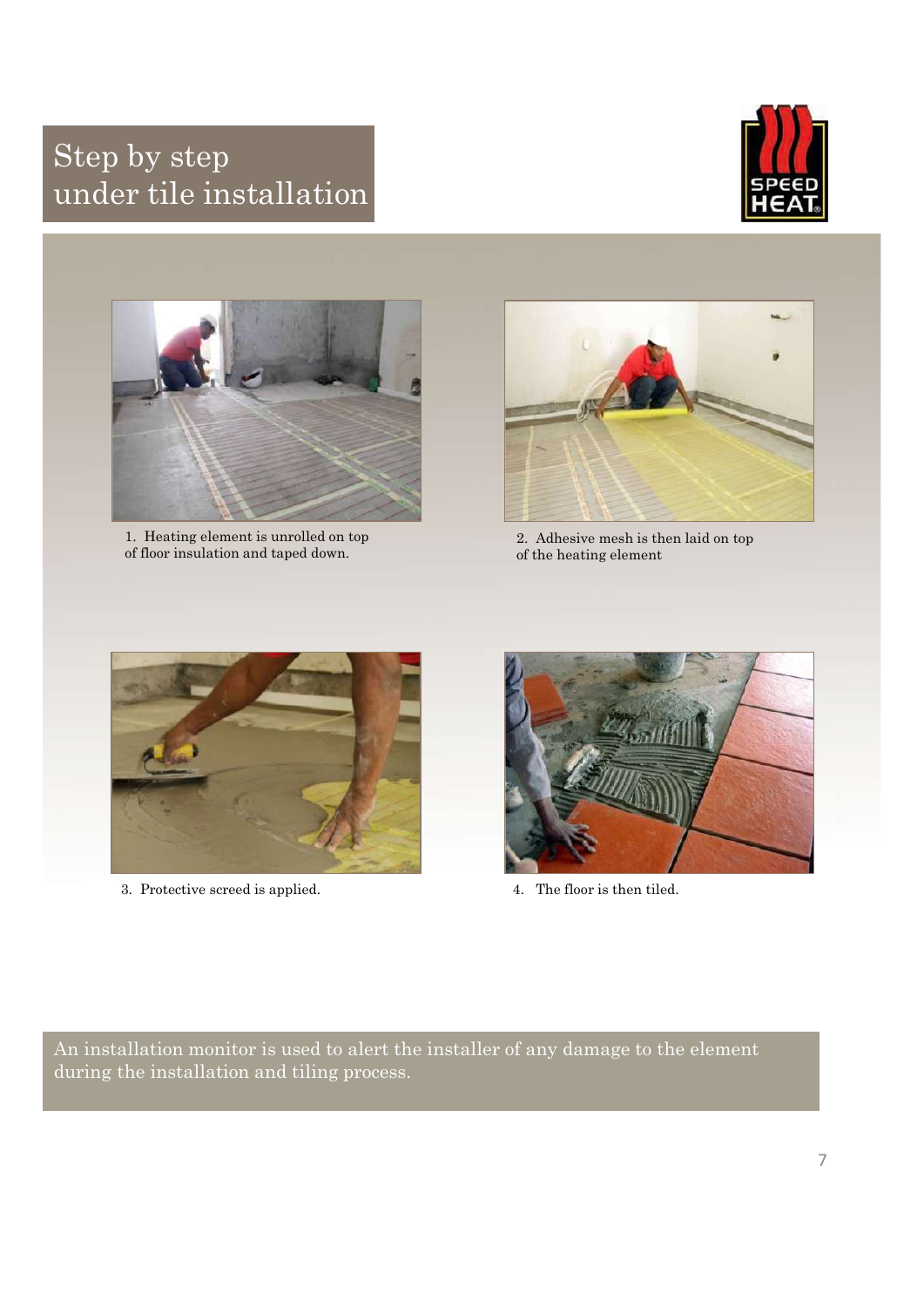

Speedheat electric floor heating heats your laminate floor swiftly and economically.

All Speedheat laminate installations include a floor probe for temperature limitation. The floor surface is limited to the maximum allowable temperature of 27 degrees (in accordance with the SA Wood and Laminate Association's specifications). This ensures that laminate flooring preserves and maintains its aesthetic appearance without buckling or warping.

Our under laminate heaters are sandwiched between a high quality metalized PET film carrier and a woven PP layer. The bottom layer is specially designed for even heat distribution and downward heat flow reduction, the top layer is designed to promote radiation, resulting in your laminated floor being heated evenly and effectively.

Fig 1.2 shows a typical Speedheat under wood/laminate floor build-up with insulation (10mm KlimaBoard).

This is a dry application where the heating element is placed just underneath the wood/laminate flooring on top of a foam underlay.

Insulation may be used on top of the screed to further decrease downward heat loss and increase the performance of your heating system.



### Power density for laminated and wooden floors

Wood and laminate heaters are specifically designed with a power density of 110W/m².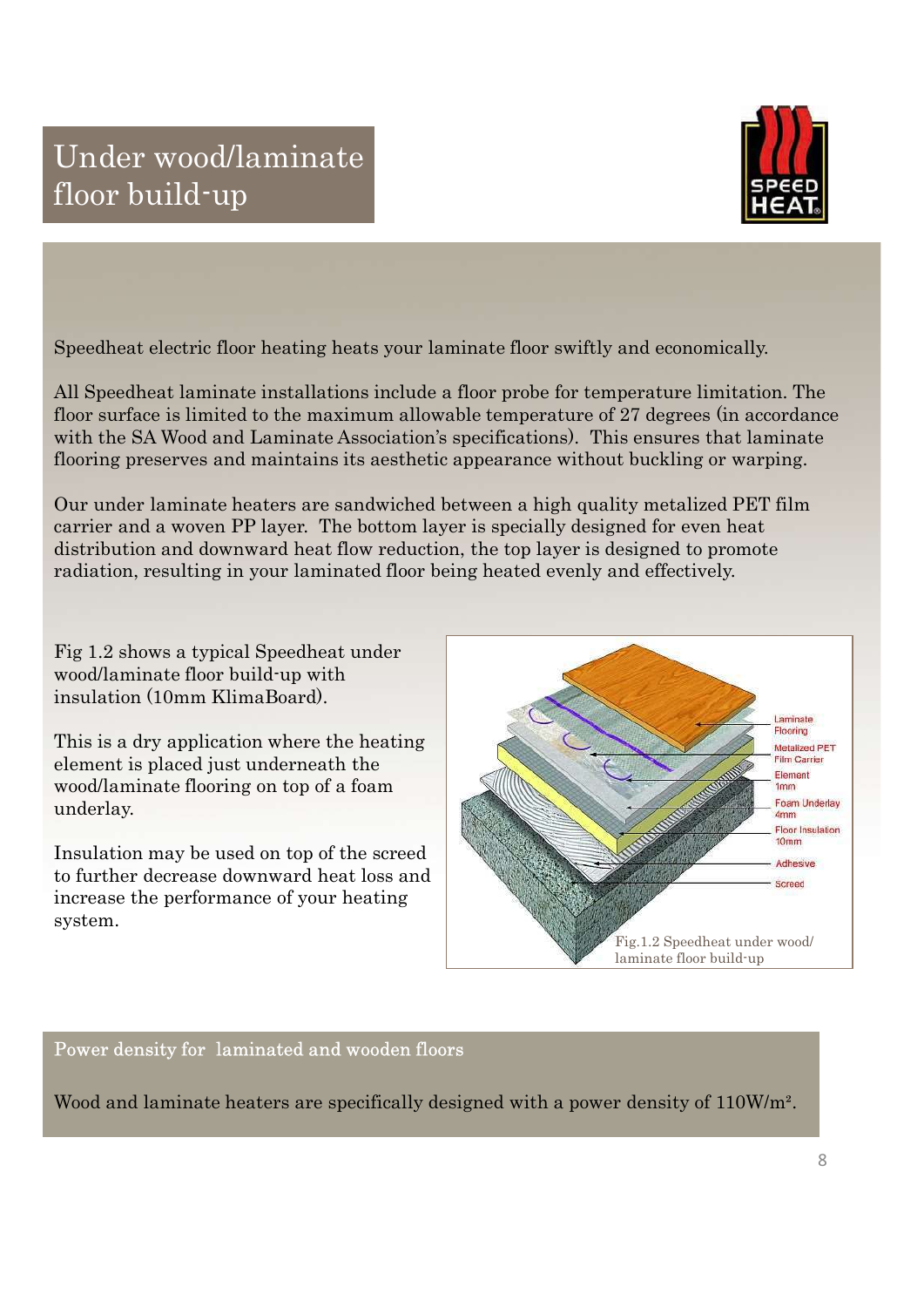## Step by step under laminate installation





1. Foam underlay is normally installed by flooring company.



2. The foil strip heater is unrolled on top of the foam underlay and secured with tape.



3. The probe for floor temperature limitation is placed and connected.



4. Laminate flooring is installed.

An installation monitor is used to alert the installer of any damage to the element during installation and the fitting of your laminated flooring.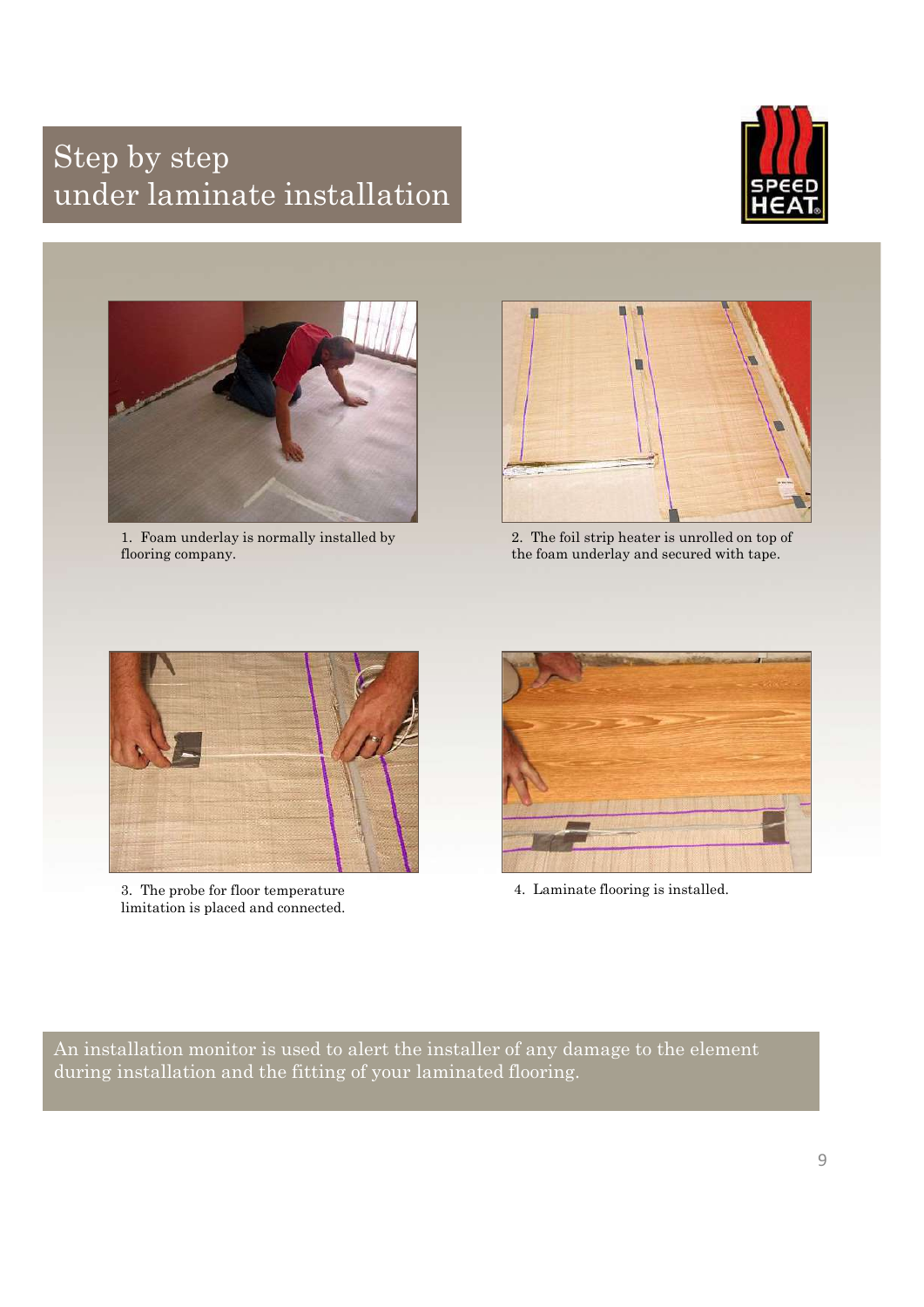### Under carpet floor build-up



Speedheat electric floor heating panels heat your carpets economically and safely. They are quickly and easily installed under existing or new carpets.

Similar to our under laminate heaters, our under carpet heaters are sandwiched between a high quality metalized PET film carrier and a woven PP layer. The bottom layer is specially designed for even heat distribution and downward heat flow reduction, the top layer is specially designed to promote radiation, resulting in your carpets being heated evenly and effectively without overheating or hot spots.

Fig 1.3 shows a typical Speedheat under carpet floor build-up.

A dry application where the under carpet heating element is placed on top of the carpet underfelt or foam underlay, just underneath the carpet.

The underfelt or foam underlay acts as an insulator reducing downward heat loss, increasing the efficiency of the heating system.



Power density for carpeted flooring

Carpet heaters are available with a power density of 125 or 160 W/m².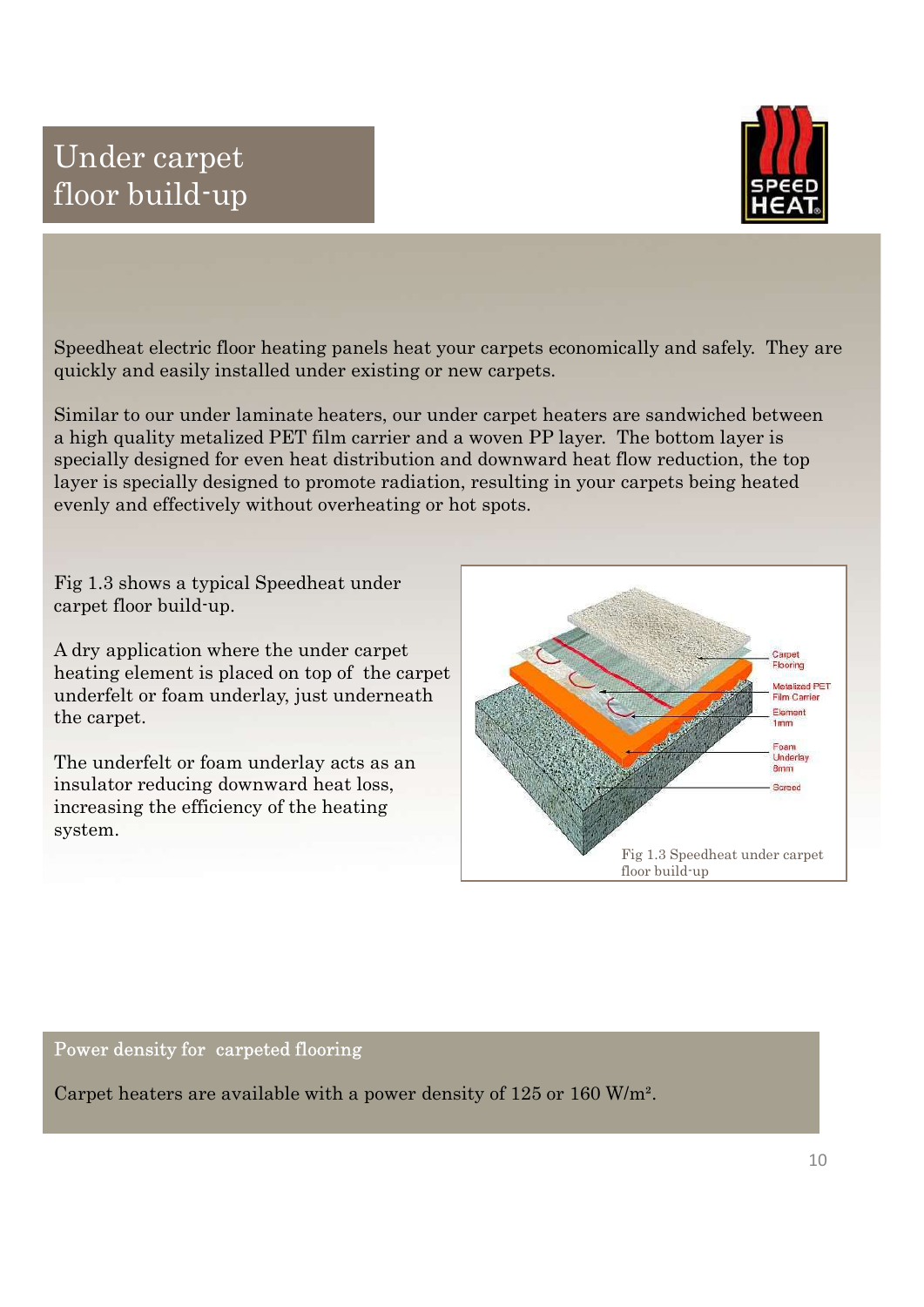## Step by step under carpet installation





1. Underfelt or foam underlay is laid by carpet installers.



2. The carpet heater is unrolled on top of the underlay.



3. The carpet heater is secured down with tape.



4. Carpet installation is completed.

An installation monitor is used to alert the installer of any damage to the element during installation and the fitting of your carpets.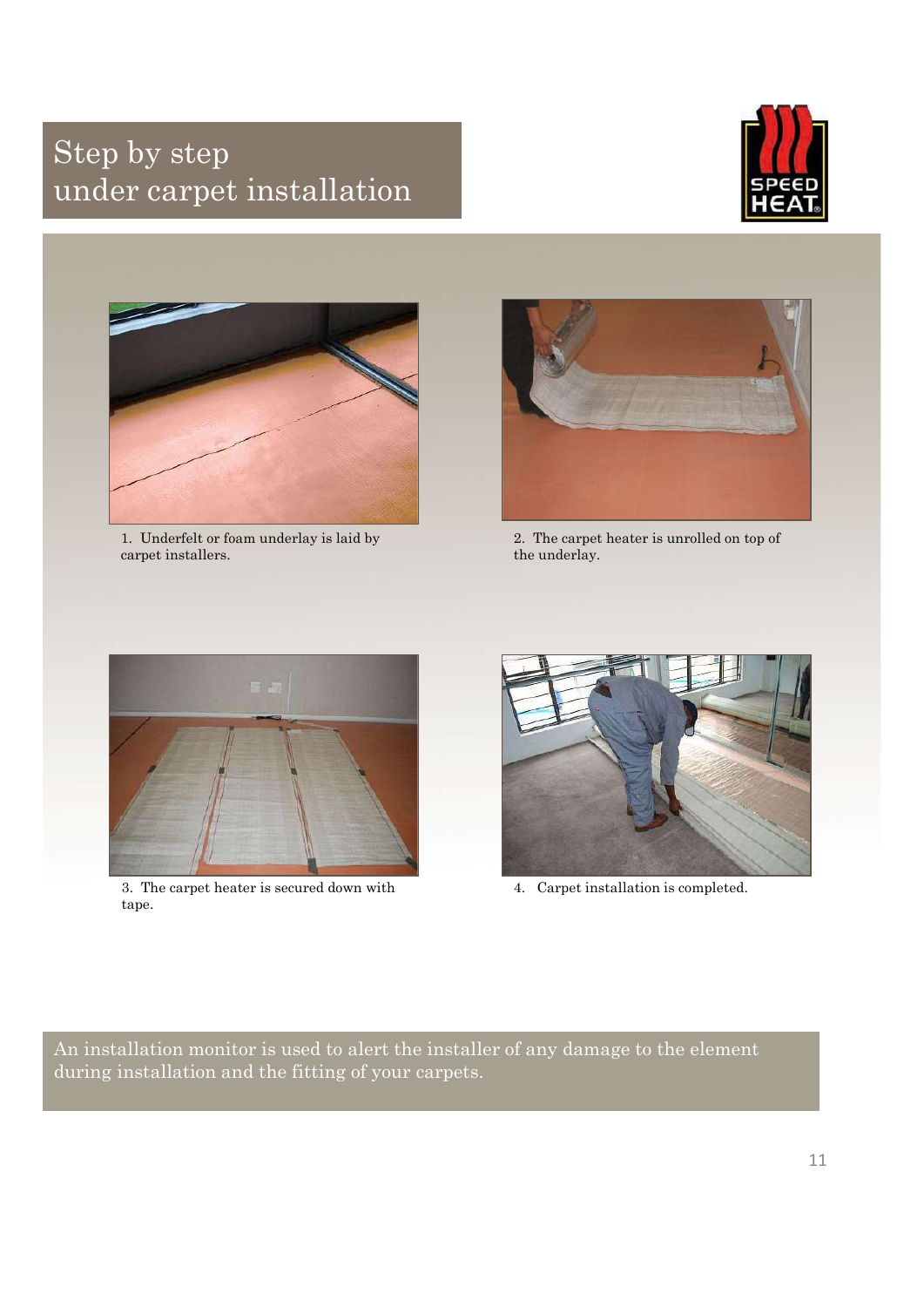### Insulation products

One of the best ways to conserve energy and improve comfort is to use a quality insulation product in your floors.

Speedheat insulates from the ground-up with cork and EPS. Our thermal insulation range **includes KlimaBoard™ (5mm, 10mm or 25mm thick).** KlimaBoard™ is rated green because the best ways to conserve energy and improve comfort is to use a quality insulation product in your floors.<br>Speedheat insulates from the of energy saving and its recyclable nature.

Features and Benefits:

- Reduces downward heat loss, improves warming up time and reduces energy consumption.
- Effective de-coupler and crack suppressor.
- Sound travel in buildings is reduced.
- Non-ageing.
- Environmentally friendly.
- outperform the new regulations where SANS specifies an R1 insulation value under heated slabs.

| Sound travel in buildings is reduced.<br>Non-ageing.<br>Environmentally friendly.<br>It can be shown that KlimaBoard <sup>TM</sup> solutions<br>outperform the new regulations where SANS<br>specifies an R1 insulation value under heated slabs.<br>Different insulation material is suited for different floor surfaces and heating requirements, | <b>Eibreglass Mesh</b><br>ester elemen<br>Artheeiwe<br>Concrete |
|-----------------------------------------------------------------------------------------------------------------------------------------------------------------------------------------------------------------------------------------------------------------------------------------------------------------------------------------------------|-----------------------------------------------------------------|
| offering you a tailor made insulated floor heating system.<br>Total build up<br>(mm)<br>R value<br>Material<br>Product<br>Warming up time<br>Includes heater<br>$(m^2K/W)$<br>and screed                                                                                                                                                            | Compressive<br>strength<br>(kPa)                                |
| KlimaBoard 5 mm<br><b>EPS 40</b><br>2.5 times faster<br>$\pm 0.15$<br>12                                                                                                                                                                                                                                                                            | >250                                                            |
| KlimaBoard 10mm<br><b>XPS 40</b><br>15 <sup>°</sup><br>3 times faster<br>$\pm 0.30$                                                                                                                                                                                                                                                                 | >250                                                            |
| KlimaBoard 25mm<br>XPS40<br>3 times faster<br>$\pm 0.80$<br>30                                                                                                                                                                                                                                                                                      | $>250$                                                          |
|                                                                                                                                                                                                                                                                                                                                                     |                                                                 |



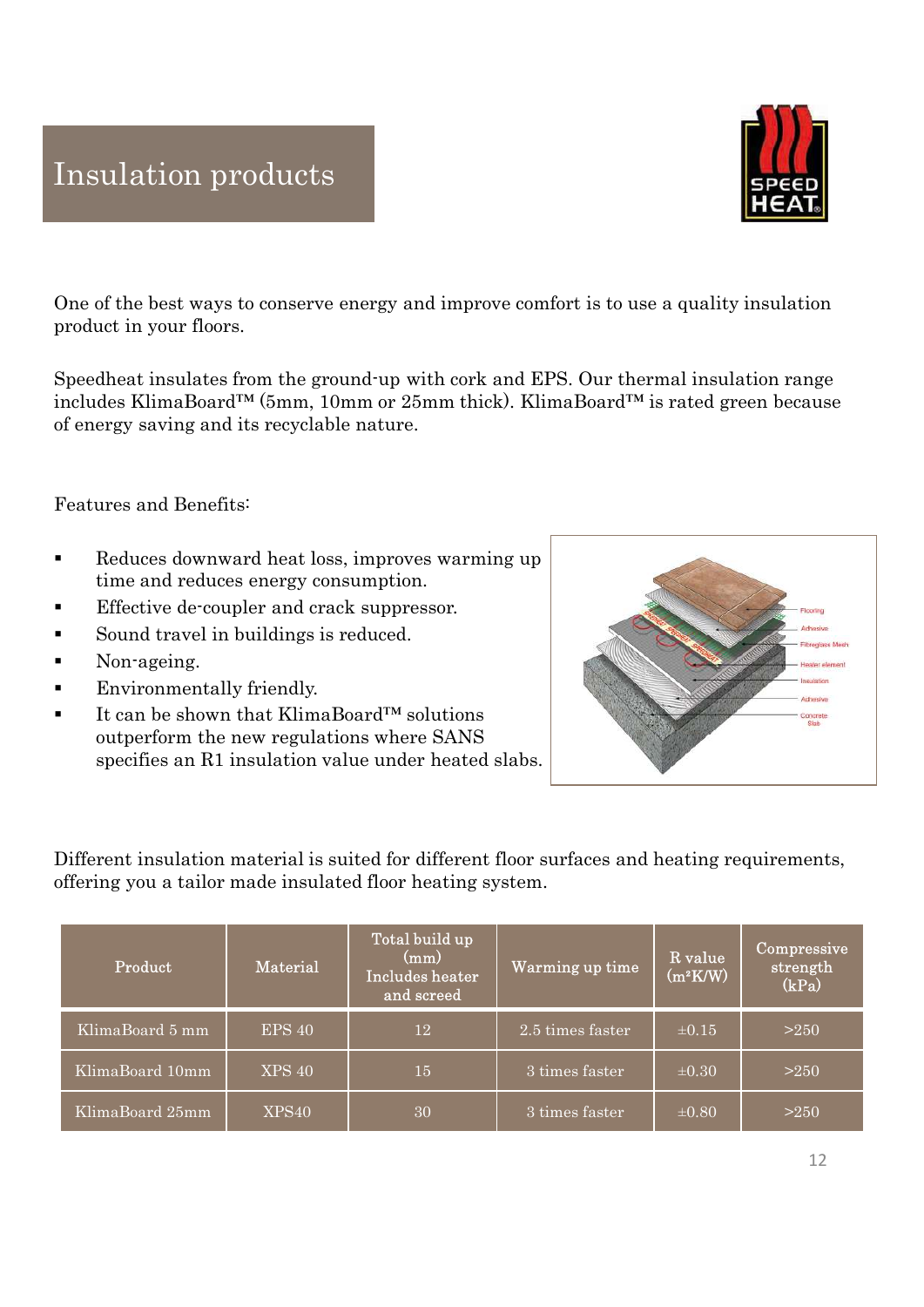



thermal insulating properties.

Green Screed on top of the concrete slab is more effective than R1 insulation placed underneath the concrete slab.



| R1 Insulation<br>Sub Soil<br>R1 insulation under concrete slab required by SANS. |     | Sub Soil<br>Green Screed                                               |
|----------------------------------------------------------------------------------|-----|------------------------------------------------------------------------|
| R1 insulation under concrete slab                                                | VS. | GreenScreed on top of concrete slab                                    |
| High thermal mass $=$ longer warming up times<br>(up to 8 hours to warm up)      |     | Low thermal mass $=$ shorter warming up times<br>(warms up in minutes) |
| Energy wastage from longer warming up times<br>and limited control               |     | Energy saving from shorter warming up times<br>and improved control    |
| Cannot respond quickly to changing weather<br>conditions                         |     | Responds swiftly to weather changes with<br>reduced energy consumption |
|                                                                                  |     | 13                                                                     |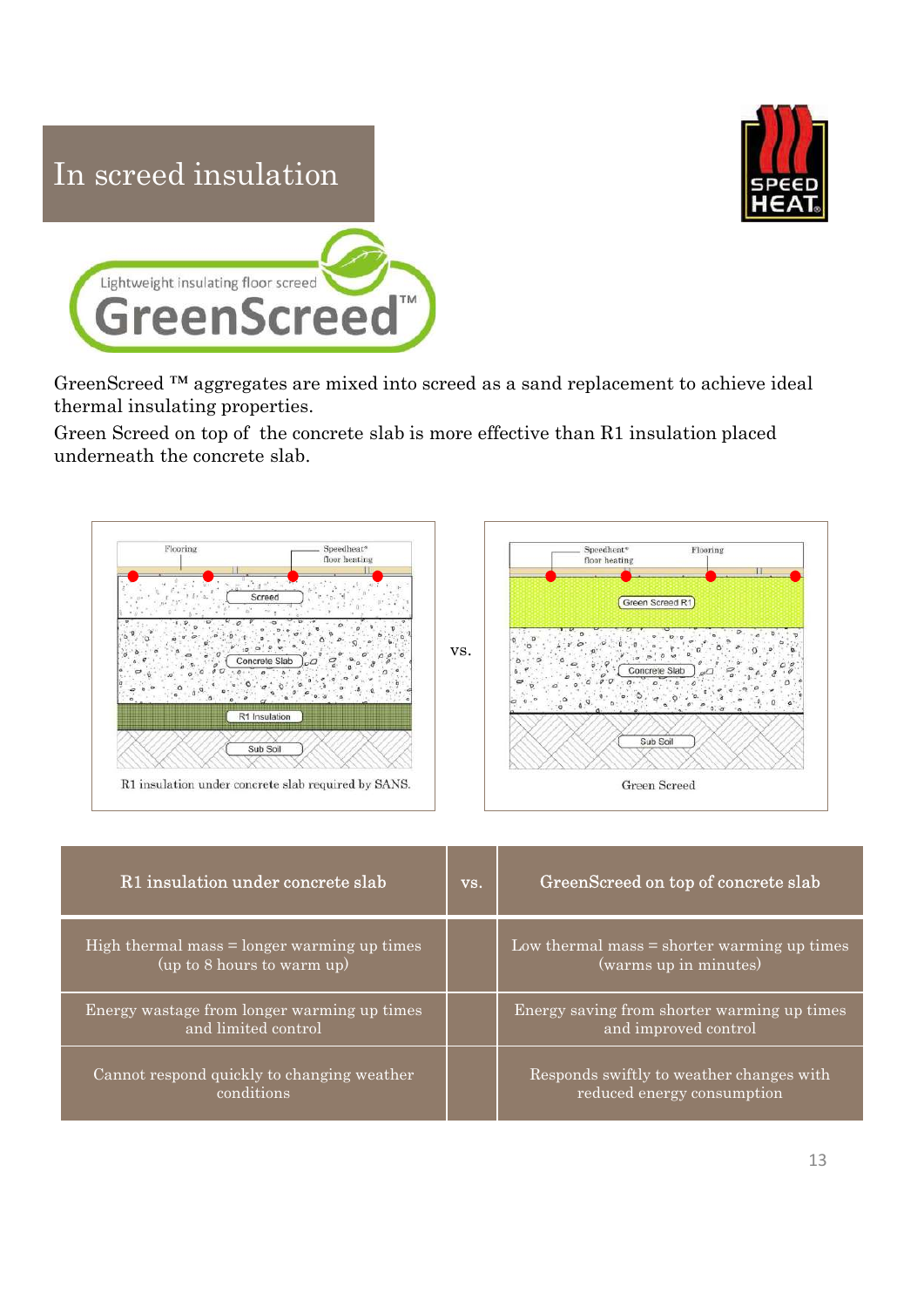Lightweight insulating floor screed In screed insulation **GreenScreed TM** 

### Why GreenScreed?

- Reduces downward heat loss, improves warming up time and reduces energy consumption.
- Increases overall performance and efficiency of your heating system.
- Effective de-coupler and crack suppressor.
- Sound travel in buildings is reduced.
- Durable.
- Environmentally friendly.
- GreenScreed aggregates made from 100% recycled material
- Lightweight
- Energy Saving
- Recyclable
- It can be shown that deal to solutions outperformance and reflictions of the solutions of the solutions of the solutions over the solutions over the solution of the solution of the solution of the solution of the solution SANS specifies an R1 insulation value under heated slabs.



R values and compressive strength

| Lightweight<br><b>Energy Saving</b><br>Recyclable | GreenScreed aggregates made from 100% recycled material<br>It can be shown that GreenScreed <sup>TM</sup> solutions outperform the new regulations where<br>SANS specifies an R1 insulation value under heated slabs.<br>alues and compressive strength |                   |      |      |      |      |                                                             |          |          |          |
|---------------------------------------------------|---------------------------------------------------------------------------------------------------------------------------------------------------------------------------------------------------------------------------------------------------------|-------------------|------|------|------|------|-------------------------------------------------------------|----------|----------|----------|
| <b>Screed</b><br><b>Density</b>                   | Thermal<br>Cond.                                                                                                                                                                                                                                        | Comp.<br>Strength |      |      |      |      | R Value (m <sup>2</sup> K/W) against screed thickness in mm |          |          |          |
| $Kg/m^3$                                          | W/m.k                                                                                                                                                                                                                                                   | Mpa               | 30   | 40   | 50   | 70   | 80                                                          | 90       | 100      | 110      |
| 210                                               | 0.066                                                                                                                                                                                                                                                   | 0.70              | 0.46 | 0.62 | 0.77 | 1.08 | 1.23                                                        | 1.38     | 1.54     | 1.69     |
|                                                   |                                                                                                                                                                                                                                                         |                   |      |      |      |      |                                                             |          |          |          |
| 260                                               | 0.068                                                                                                                                                                                                                                                   | 0.84              | 0.45 | 0.60 | 0.75 | 1.04 | 1.19                                                        | 1.34     | 1.49     | 1.64     |
| 310                                               | 0.081                                                                                                                                                                                                                                                   | 1.49              | 0.38 | 0.50 | 0.63 | 0.88 | 1.00                                                        | $1.13\,$ | $1.25\,$ | 1.38     |
| 360                                               | 0.104                                                                                                                                                                                                                                                   | 1.70              | 0.29 | 0.39 | 0.49 | 0.68 | $0.78\,$                                                    | $0.87\,$ | $0.97\,$ | $1.07\,$ |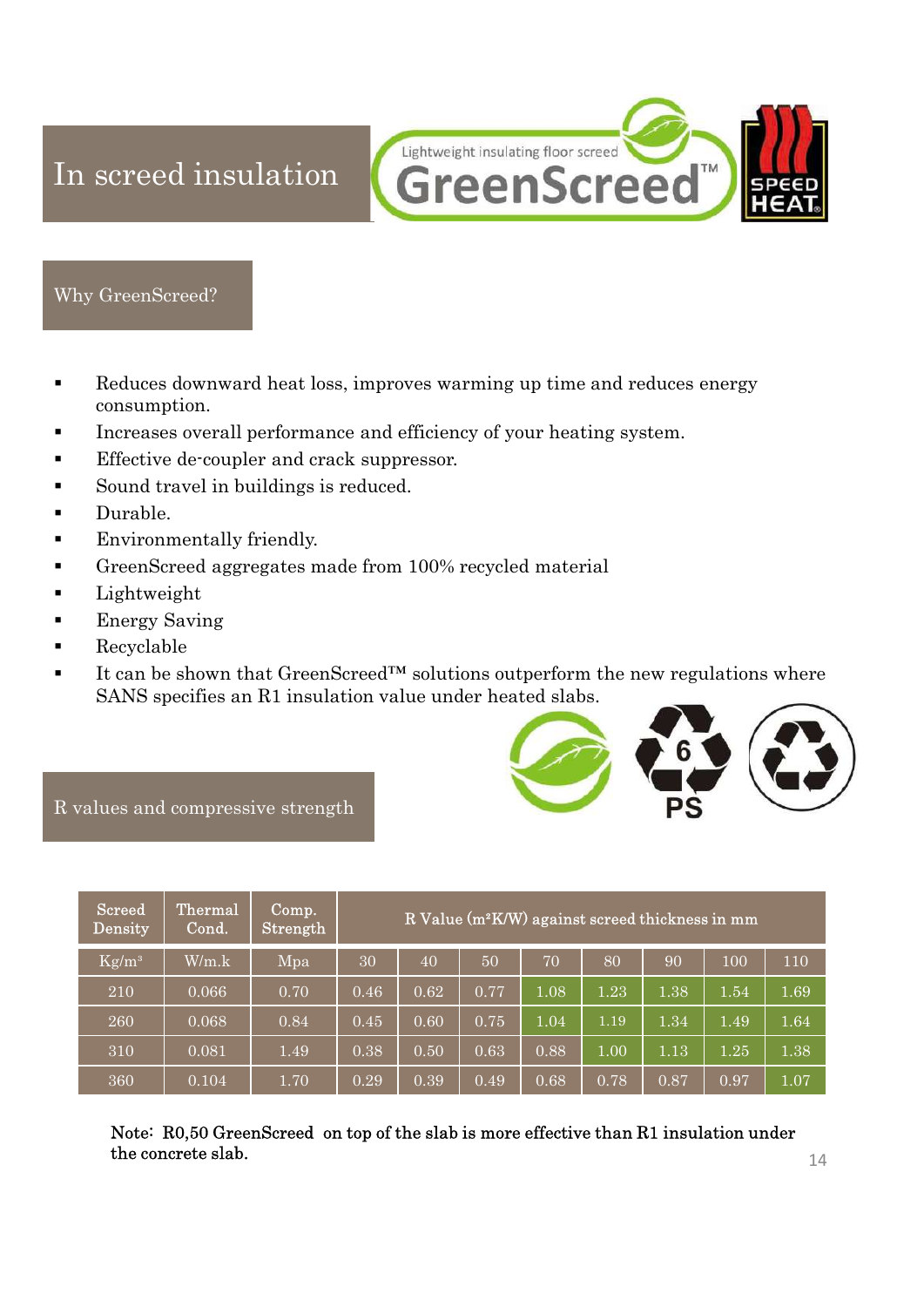

The below graph shows warming up times which have been calculated and tested using different floor insulation products with Speedheat floor heating.



 $\mathbf{\mathbf{\star}}$  Please note : the yellow curve refers to in slab heating.

Different insulation material is suited for different floor surfaces and heating requirements,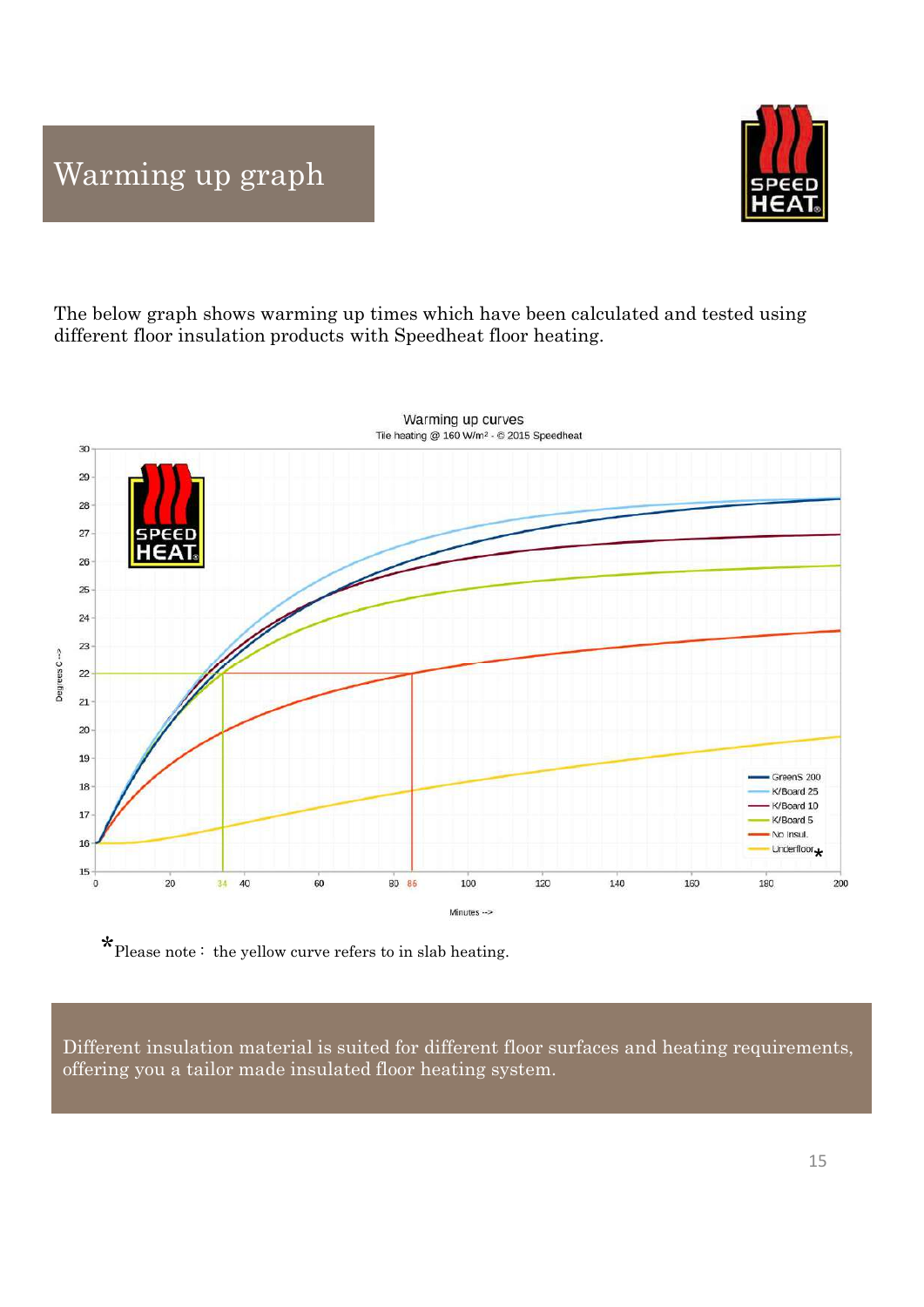

Thermostats should be carefully selected in order to maximize comfort levels, reduce energy consumption and enhance your lifestyle. Choosing a thermostat<br>
Thermostats should be carefully selected in order to maximize comfort levels, reduce energy<br>
consumption and enhance your lifestyle.<br>
Our floor heating systems are compatible with most thermostats an

| consumption and enhance your lifestyle.                                                                                                                                                             |           |                 |
|-----------------------------------------------------------------------------------------------------------------------------------------------------------------------------------------------------|-----------|-----------------|
| Our floor heating systems are compatible with most thermostats and are compatible with<br>nearly all home automation systems.                                                                       |           |                 |
| A Speedheat consultant with advise you on the best option for your floor type, requirements<br>and lifestyle.                                                                                       |           |                 |
| Manual thermostats                                                                                                                                                                                  |           | $\circ$ $\circ$ |
|                                                                                                                                                                                                     | KlimaStat | EvoStat         |
| Digital Display                                                                                                                                                                                     |           |                 |
| Room Control                                                                                                                                                                                        | ٠         | $\blacksquare$  |
| Floor Control*                                                                                                                                                                                      |           |                 |
| Room Control with Floor<br>Limitation**                                                                                                                                                             |           | $\blacksquare$  |
| Adjustable dial with end Stop                                                                                                                                                                       | ٠         |                 |
| Probe Connectivity                                                                                                                                                                                  |           | $\blacksquare$  |
| Tile/Screed***                                                                                                                                                                                      | ٠         | $\blacksquare$  |
| Wood/Laminate                                                                                                                                                                                       |           | $\blacksquare$  |
| Carpet                                                                                                                                                                                              |           | ٠               |
| 16A Isolator Switch<br>$(4"x4"$ Option)                                                                                                                                                             | ٠         | $\blacksquare$  |
| Battery back-up                                                                                                                                                                                     |           |                 |
| Suitable for bathrooms, kitchens, hallways<br>$\star$<br>** Suitable for laminated wooden floors and engineered wood<br>***Suitable for coloured screeds, Cemcrete, screeds used for vinyl flooring |           |                 |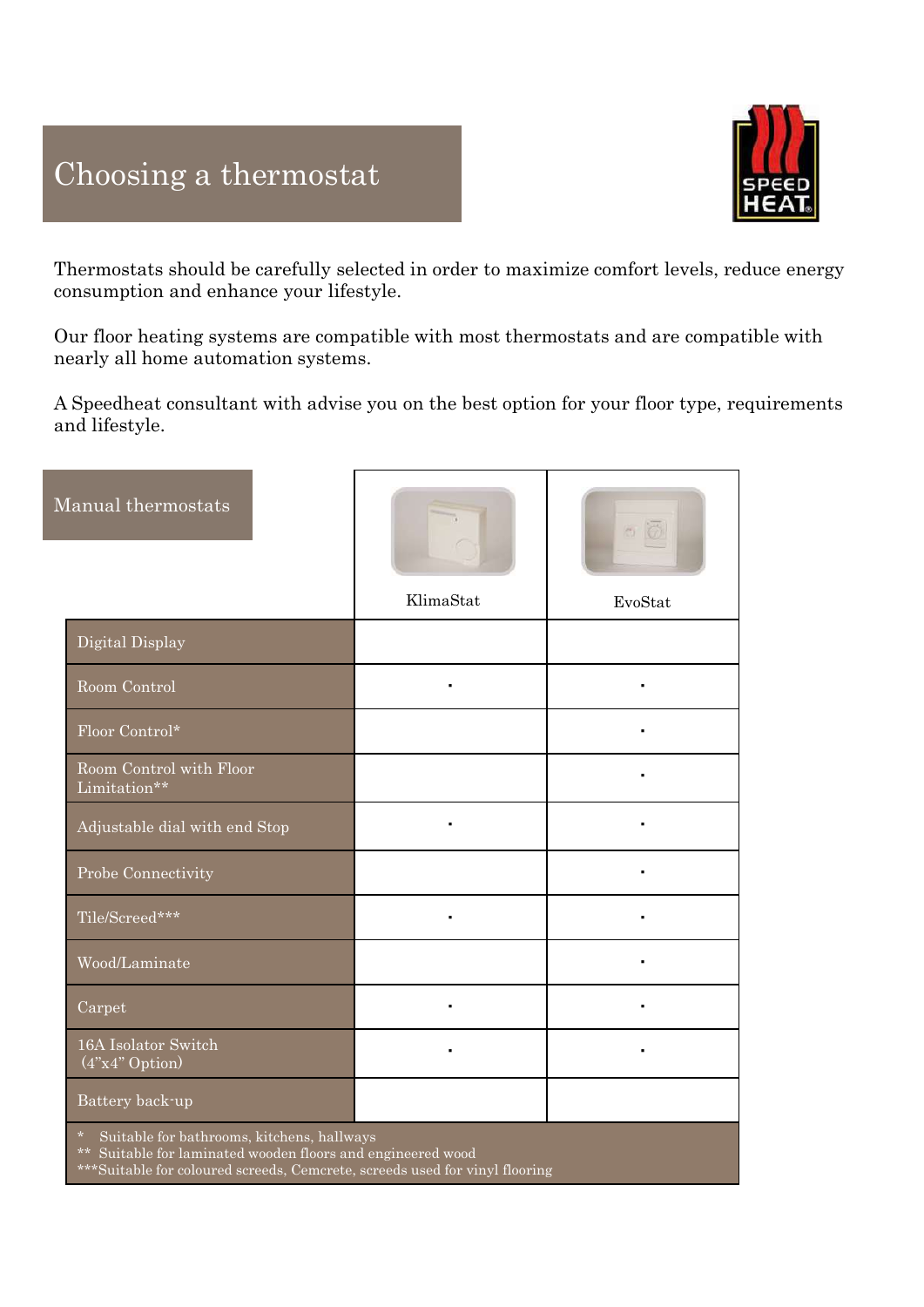### Programmable thermostats



| pgrammable<br>rmostats                                                    |                                                       |                                                                                  | <b>SPEED</b>                                                          |
|---------------------------------------------------------------------------|-------------------------------------------------------|----------------------------------------------------------------------------------|-----------------------------------------------------------------------|
|                                                                           | <b>Marine Allen</b><br>$0.21.0^{\circ}$ %<br>EuroStat | $\frac{1}{2}$ der<br>${\bf E}{\bf z}{\bf e}{\bf S}{\bf t}{\bf a}{\bf t}{\bf II}$ | $rac{1227}{253}$<br>allow \$1.000<br>$\ensuremath{\mathsf{RemoStat}}$ |
| Digital Display/Touch Screen                                              | Touch                                                 | Digital                                                                          | Digital                                                               |
| Room Control                                                              | $\bullet$                                             | $\blacksquare$                                                                   |                                                                       |
| Floor Control*                                                            | $\bullet$                                             | $\bullet$                                                                        |                                                                       |
| $\operatorname{Room}$ Control with $\operatorname{Floor}$<br>Limitation** | $\bullet$                                             | $\blacksquare$                                                                   |                                                                       |
| 7 Day Programmable                                                        | $\bullet$                                             | $\blacksquare$                                                                   |                                                                       |
| Probe Connectivity                                                        |                                                       |                                                                                  |                                                                       |
| Tile/Screed***                                                            | $\blacksquare$                                        | $\blacksquare$                                                                   |                                                                       |
| Wood/Laminate                                                             | $\bullet$                                             | $\blacksquare$                                                                   |                                                                       |
| Carpet                                                                    | $\bullet$                                             | $\blacksquare$                                                                   |                                                                       |
| 16A Isolator Switch<br>$(4"x4"$ Option)                                   |                                                       |                                                                                  |                                                                       |
| Battery back-up                                                           |                                                       | $\blacksquare$                                                                   |                                                                       |
| Childlock Function                                                        | $\bullet$                                             |                                                                                  |                                                                       |
| Energy Monitoring Function                                                |                                                       |                                                                                  |                                                                       |
| Wireless Connectivity (30m)                                               |                                                       |                                                                                  |                                                                       |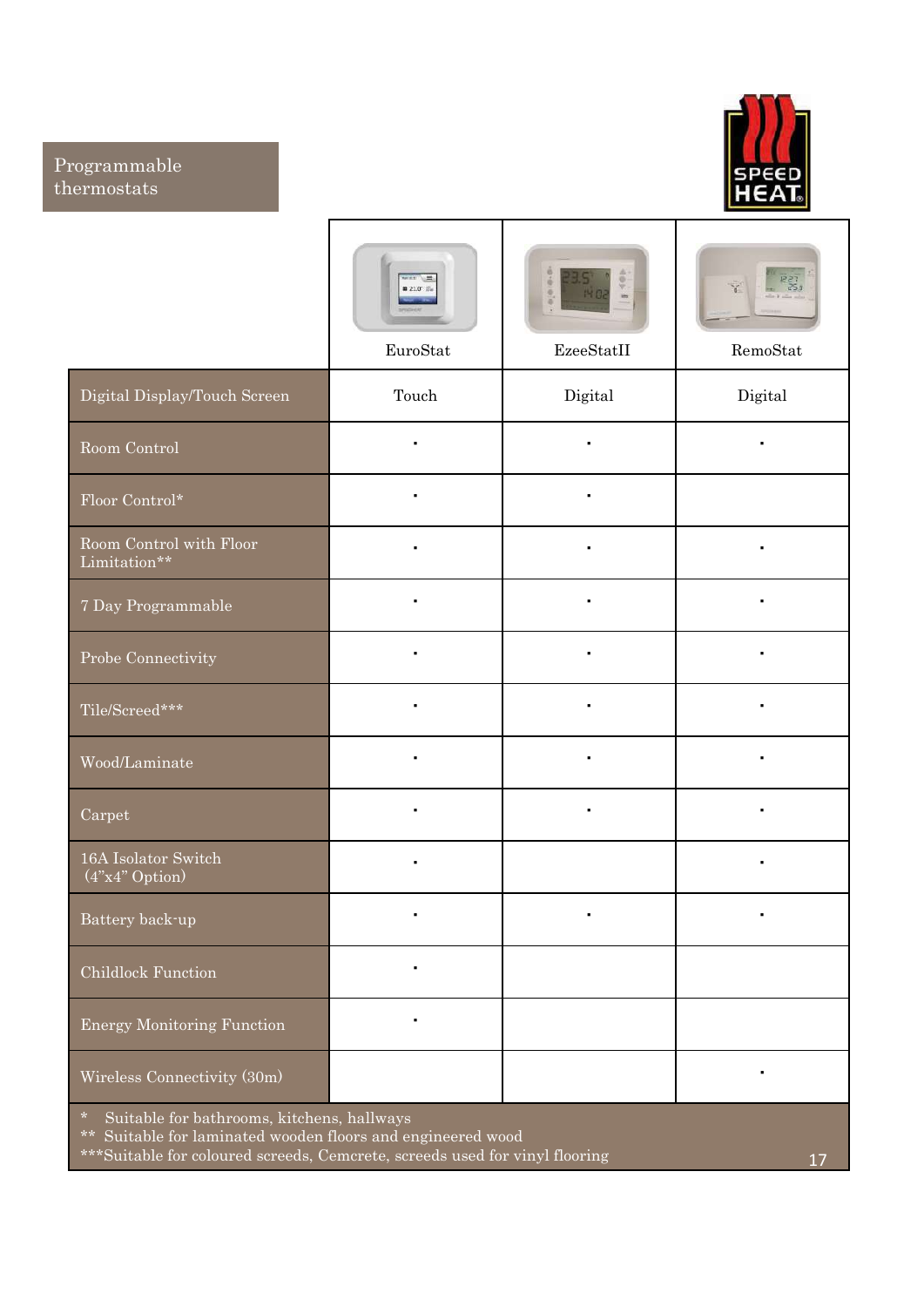### Smartphone Wi-Fi Thermostats



| martphone Wi-Fi<br>hermostats                                                                                  |                             |                                                                                                                                                                                                                                     |                                                                                                              |
|----------------------------------------------------------------------------------------------------------------|-----------------------------|-------------------------------------------------------------------------------------------------------------------------------------------------------------------------------------------------------------------------------------|--------------------------------------------------------------------------------------------------------------|
| Digital Display                                                                                                | $\blacksquare$              | heatmiser                                                                                                                                                                                                                           |                                                                                                              |
| Room Control                                                                                                   |                             | 131576<br>$\Rightarrow$<br>l C                                                                                                                                                                                                      | $-3$<br>heatmiser<br>≡                                                                                       |
| Floor Control                                                                                                  |                             | <b>CLOCK HOLLDAY EDIT HOLD SETLE</b><br>$<<$ $>$ $<$ $\land$ $\land$                                                                                                                                                                | $24.7^\circ$<br>25,<br><b>® A</b><br>8 O A                                                                   |
| Remote Air Sensor (Optional)                                                                                   |                             | NeoStat                                                                                                                                                                                                                             | Room 4<br>Room <sub>3</sub><br>$25.2^{\circ}$<br>$25.2^{\circ}$<br>Set Temp : 12°C<br>Tomp : Fro<br>a<br>* a |
| Room Control with Floor<br>Limitation                                                                          | ×                           |                                                                                                                                                                                                                                     | Room 6<br><b>Room 5</b><br>$25.2^{\circ}$<br>$25.0^{\circ}$<br>Set Temp : Frost<br>Set Temp : Frest          |
| Remote Air Sensor with Floor<br>Limitation                                                                     | ×                           |                                                                                                                                                                                                                                     | $\Box$                                                                                                       |
| 7 Day Programming Mode /<br>5/2 Day Programming Mode/<br>24 Hour Mode                                          |                             |                                                                                                                                                                                                                                     | Available on the<br><b>App Store</b>                                                                         |
| Battery back-up                                                                                                |                             | NeoHub                                                                                                                                                                                                                              | Google play                                                                                                  |
| <b>Keylock Function</b>                                                                                        | ٠                           |                                                                                                                                                                                                                                     | amazon<br>Available at<br>amazon                                                                             |
| Mesh Network                                                                                                   |                             | Send and receive signals via other thermostats on the network.                                                                                                                                                                      |                                                                                                              |
| <b>Frost Protection</b>                                                                                        | your heating will turn on.  | Should the room temperature drop below the set frost temperature,                                                                                                                                                                   |                                                                                                              |
| Holiday function                                                                                               |                             | Insert a holiday period, and the set temperature will reduce to frost<br>protection for the duration of the holiday. The thermostat will<br>automatically return to program mode on your return.                                    |                                                                                                              |
| Multi-home                                                                                                     |                             | Control more than one home - perfect for holiday homes!                                                                                                                                                                             |                                                                                                              |
| Multi-user                                                                                                     | by using the Share Feature. | Other members of your family can also control your home heating                                                                                                                                                                     |                                                                                                              |
| GeoLocation                                                                                                    |                             | Geo Location works by using your phones Location Services<br>feature. The Geo Location Feature will automatically reduce the<br>temperature in your home when there is nobody home and increase<br>the temperature for your return. |                                                                                                              |
| · Suitable for all rooms including bathrooms, kitchens, hallways<br>Suitable for all floor finishes including: |                             |                                                                                                                                                                                                                                     |                                                                                                              |
| laminated, wooden floors and engineered wood<br>coloured screeds, Cemcrete, screeds used for vinyl flooring    |                             |                                                                                                                                                                                                                                     |                                                                                                              |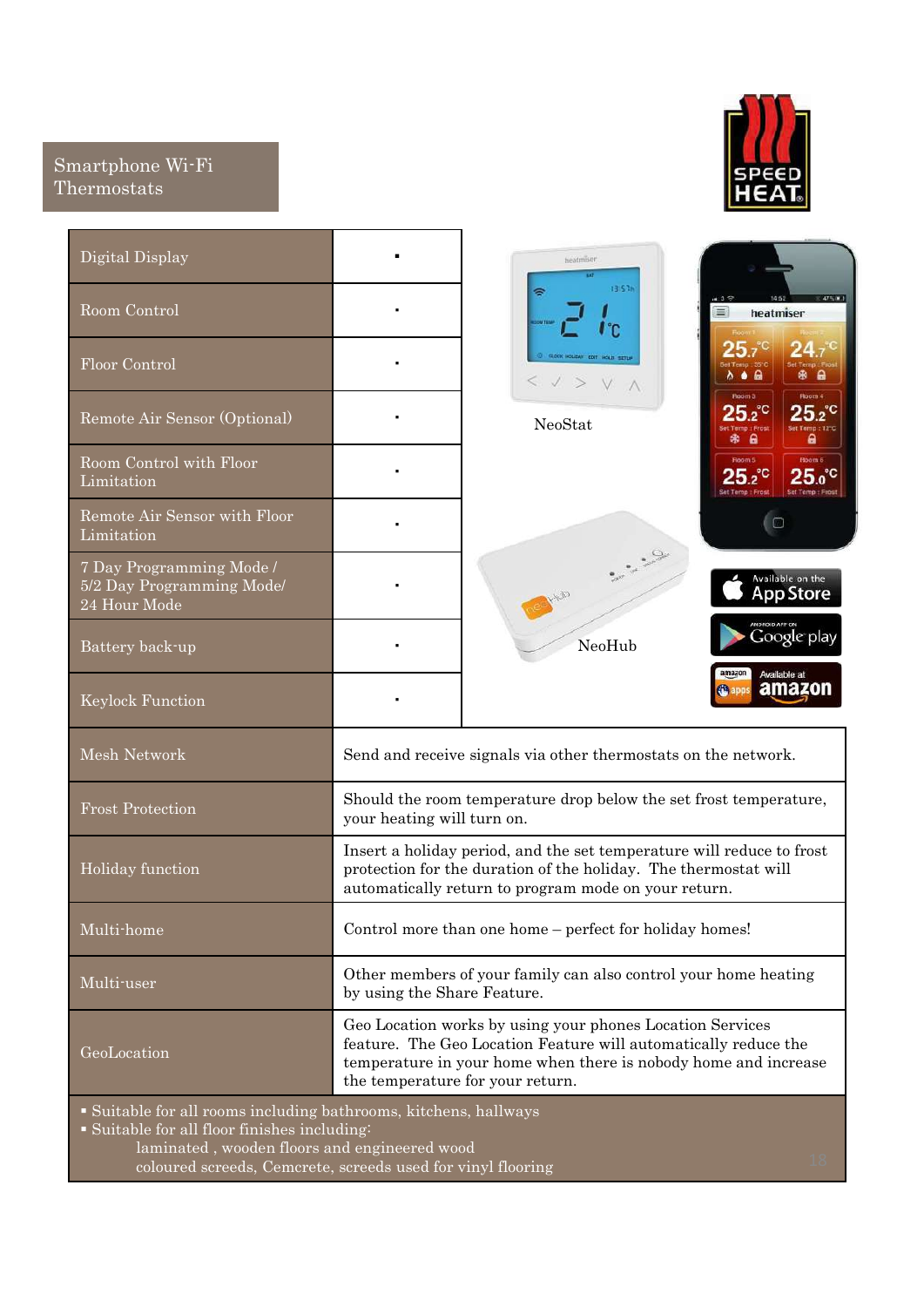## Completed projects

Completed projects<br>
Around the world, Speedheat is the chosen thermal<br>
comfort solution for a wide variety of commercial<br>
applications, Hotel lobbies and bathrooms, offices,<br>
boardrooms, cafterias, kennels (for those pampe Completed projects<br>
Around the world, Speedheat is the chosen thermal<br>
comfort solution for a wide variety of commercial<br>
applications. Hotel lobbiss and bathrooms, offices,<br>
boardrooms, cafcterias, knemels (for those pamp Completed projects<br>
Around the world, Speedheat is the chosen thermal<br>
comfort solution for a wide variety of commercial<br>
applications. Hotel lobbies and bathrooms, offices,<br>
hospitalis, art galleries and even the residenc Compression (and the world, Speedheat is the chosen thermal<br>
applications. Hotel lobbies and bathrooms, offereins, kemels (for those pampered pets),<br>
boardrooms, cafternias, kemels (for those pampered pets),<br>
confractions, Around the world, Speedheat is the chosen thermal comfort solution for a wide variety of commercial applications. Hotel lobbies and bathrooms, offices, boardrooms, cafeterias, kennels (for those pampered pets), restaurants, leisure centers, luxury trains, cargo boats, hospitals, art galleries and even the residences of successive presidents in South Africa.<br>
Atlantic Beach Golf Estate

### Hospitality industry

Bushmanskloof Delta Crest Dune Park Holiday Units applications. Hotel lobbies and bathrooms, offices,<br>
boardrooms, cafeterias, kennels (for those pampered pets),<br>
restaurants, lesure centers, luxury trains, cargo boats,<br>
clus<br>
successive presidents<br>
in South Africa.<br>
Hosp Game Valley Renovated Lodge Glenburn Lodge Grand Roche Nospitalis, art galleries and even the residences of<br>
successive presidents<br>
Maritie Beach Golf<br>
in South Africa.<br>
Hospitality industry<br>
Hospitality industry<br>
Hospitality industry<br>
Hospitality industry<br>
Developer of Banker successive presidents<br>
in South Africa.<br>
Maspitality industry<br>
Buelo Bosed<br>
Buelo Bosed<br>
Coda<br>
Consel<br>
Coda<br>
Consel<br>
Coda<br>
Consel<br>
Consel<br>
Consel<br>
Consel<br>
Consel<br>
Consel<br>
Consel<br>
Consel<br>
Consel<br>
Consel<br>
Consel<br>
Consel<br>
Con Klein Olifantshoek Mospitality industry<br>
Hospitality industry<br>
Buehil<br>
Buehil<br>
Bosche<br>
Eddar I Bosche<br>
Cedar I Constal<br>
Constal<br>
Constal<br>
Constal<br>
Constal<br>
Constal<br>
Constal<br>
Constal<br>
Constal<br>
Constal<br>
Constal<br>
Constal<br>
Constal<br>
Constal<br>
Cons Hospitality industry<br>
Mospitality industry<br>
Mospitality industry<br>
Excelemence<br>
Edit Lakes<br>
Altes Landhaus Country Lodge<br>
Cedar Lakes<br>
Cedar Lakes<br>
Cedar Lakes<br>
Cedar Lakes<br>
Cedar Lakes<br>
Darky Place<br>
Baylmanshkologe<br>
Baylma Hospitality industry<br>
Buffelse<br>
Mates Landhaus Country Lodge<br>
Cedar I<br>
Constant<br>
Arabella Sheraton Hotel – CT<br>
Constant<br>
Dainfer<br>
Dainfer<br>
Dainfer<br>
Dainfer<br>
Bushmanskloof<br>
Bushmanskloof<br>
Bushmanskloof<br>
Daine Yalive Renovat Hospitanty Hitlstary<br>
Cedar Lal<br>
Costanti<br>
Cedar Lal<br>
Costantin<br>
Arabella Sheraton Hotel – CT<br>
Daumers Rachel German Hotel<br>
Bushmanskloof<br>
Bushmanskloof<br>
Bushmanskloof<br>
Bushmanskloof<br>
Bushmanskloof<br>
Bushmanskloof<br>
Eerman H Mercury Hotel Montague Springs Mt. Grace Hotel Pat Goss's new Lodge Arabelai Sherian<br>
Hotel Banky Place<br>
Banky Place<br>
Budmarsh Lodge<br>
Delta Crest<br>
Dune Park Holiday Units<br>
Elerman House<br>
Cleane Valley Renovated Lodge<br>
Grame Valley Renovated Lodge<br>
Grame Valley Renovated Lodge<br>
Grame Valley Bushmanskloof<br>
Bushmanskloof Eye of<br>
Poniac Cest<br>
Dune Park Holiday Units<br>
Dune Park Holiday Units<br>
Elemburn Lodge<br>
Came Valley Renovated Lodge<br>
Game Valley Renovated Lodge<br>
Heron<br>
Grand Roche<br>
Grand Roche<br>
Grand Roche<br>
Gr Namism Longe<br>
Number (Namism Longer – New Lodge<br>
Dense (Namism Longer – New Longer – New Longer – New York Paradomic Park<br>
Dume Park Holiday Units<br>
Dume Reserve – New Lodge<br>
Glenburn Lodge<br>
Glenburn Lodge<br>
Glenburn Lodge<br> The St James of Knysna The Crescent Theenwaterkloof Exernal Touse<br>
Came Valley Renovated Lodge<br>
Grand Roche<br>
Grand Roche<br>
Heron Ba<br>
House of Pharaohs – Guest House<br>
House of Pharaohs – Guest House<br>
House of Pharaohs – Guest House<br>
Meyersda<br>
Meyersda<br>
Meyersda<br>
Meyersda<br>
Mey Views Boutique Hotel, The (Knysna) Grenout House<br>
Grand Roche<br>
House of Pharaohs – Guest House<br>
House of Pharaohs – Guest House<br>
Melrose A<br>
Melrose A<br>
Melrose A<br>
Melrose A<br>
Melrose A<br>
Melrose A<br>
Melrose A<br>
Melrose A<br>
Melrose A<br>
Melrose A<br>
Melrose A<br>
Melrose Winchester Mansion Hotel



Golf Estates/ Complexes/ Clusters/ Luxury developments

Augusta Country Estate SPEED<br>
SPEED<br>
Golf Estates/ Complexes/<br>
Clusters/ Luxury developments<br>
Atlantic Beach Golf Estate<br>
Augusta Country Estate<br>
Bluehills Country Estate<br>
Boschenmeer<br>
Buffelsdrift Game Lodge<br>
Cedar Lakes<br>
Constantia Place<br>
Cons Boschenmeer SPEED<br>
SPEED<br>
Golf Estates/ Complexes/<br>
Clusters/ Luxury developments<br>
Atlantic Beach Golf Estate<br>
Augusta Country Estate<br>
Buchills Country Estate<br>
Boschemmer<br>
Buffelsdrift Game Lodge<br>
Cedar Lakes<br>
Constantia Place<br>
Cosira Cedar Lakes Constantia Place **SPEED<br>
SPEED<br>
Colf Estates/ Complexes/<br>
Clusters/ Luxury developments<br>
Atlantic Beach Golf Estate<br>
Augusta Country Estate<br>
Buehills Country Estate<br>
Boschenmeer<br>
Buffelsdrift Game Lodge<br>
Cedar Lakes<br>
Constantia Place<br>
Cosi** Dainfern Eagle Canyon Golf Estate Erinvale Eye of Africa Golf & Residential Estate Golf Estates/Complexes/<br>
Clusters/ Luxury developments<br>
Atlantic Beach Golf Estate<br>
Augusta Country Estate<br>
Buchills Country Estate<br>
Boschenmeer<br>
Buffelsdrift Game Lodge<br>
Constantia Place<br>
Constantia Place<br>
Cosira Internat Feather Brooke Fever Tree Estate Helderberg Village Heron Banks Golf & River Estate Clusters/ Luxury developments<br>Clusters/ Luxury developments<br>Atlantic Beach Golf Estate<br>Augusta Country Estate<br>Buchills Country Estate<br>Boschemeer<br>Buffelsdrift Game Lodge<br>Cedar Lakes<br>Constantia Place<br>Cosira International<br>Dai Melrose Arch Apartments Atlantic Beach Golf Estate<br>
Augusta Country Estate<br>
Bluehills Country Estate<br>
Boschenmeer<br>
Buffelsdrift Game Lodge<br>
Constantia Place<br>
Constantia Place<br>
Cosira International<br>
Dainfern<br>
Eagle Canyon Golf Estate<br>
Erinvale<br>
Ey Atlantic Beach Golf Estate<br>Augusta Country Estate<br>Buehills Country Estate<br>Boschenmeer<br>Buffelsdrift Game Lodge<br>Cedar Lakes<br>Constantia Place<br>Cosira International<br>Dainfern<br>Eagle Canyon Golf Estate<br>Erinvale<br>Eye of Africa Golf Michelangelo Towers (penthouse suites) Montego Bay Buenins Country Estate<br>
Buffelsdrift Game Lodge<br>
Buffelsdrift Game Lodge<br>
Cedar Lakes<br>
Constantia Place<br>
Cosira International<br>
Dainfern<br>
Eyele Canyon Golf Estate<br>
Erinvale<br>
Eye of Africa Golf & Residential Estate<br>
Fancourt Saddelbrooke Sandton Emperor Serengeti Golf and Wildlife Estate Cosira International<br>
Cosira International<br>
Dainfern<br>
Eagle Canyon Golf Estate<br>
Erinvale<br>
Eye of Africa Golf & Residential Estate<br>
Facater Brooke<br>
Fearer Tree Estate<br>
Helderberg Village<br>
Heron Banks Golf & River Estate<br>
Ky Dainfern<br>Dainfer<br>Bagle Canyon Golf Estate<br>Erinvale<br>Eye of Africa Golf & Residential Estate<br>Fancourt Hotel & Homes<br>Feather Brooke<br>Feather Brooke<br>Helderberg Village<br>Heron Banks Golf & River Estate<br>Kyalami Country Estates<br>Mel The Leonardo, Sandton The Palladium Tivoli Eye of Arrica Goir & Residential Estate<br>Fencourt Hotel & Homes<br>Feather Brooke<br>Feeder Tree Estate<br>Helderberg Village<br>Heron Banks Golf & River Estate<br>Kyalami Country Estates<br>Melrose Arch Apartments<br>Meyersdal Nature Estate<br>Me Villa Toscana Featner Brooke<br>
Fever Tree Estate<br>
Helderberg Village<br>
Heron Banks Golf & River Estate<br>
Kyalami Country Estates<br>
Melrose Arch Apartments<br>
Meyersdal Roture Estate<br>
Meyersdal Roture Estate<br>
Michelangelo Towers (penthouse sui West Lake Willow Brooke Estate Heron Banks Golf & River Estate<br>
Kyalami Country Estates<br>
Melrose Arch Apartments<br>
Melrose Arch Apartments<br>
Meyersdal Nature Estate<br>
Meyersdal Nature Estate<br>
Montego Bay<br>
Montego Bay<br>
Montego Bay<br>
Saddelbrooke<br>
Sandton Emp Ryalami Country Estates<br>
Melrose Arch Apartments<br>
Melrose Arch Apartments<br>
Meyersdal Rature Estate<br>
Montego Bay<br>
Pecanwood Golf Estate<br>
Sanddon Emperor<br>
Sanddon Emperor<br>
Serengeti Golf and Wildlife Estate<br>
Steenberg Golf E

Pecan wood Golf Estate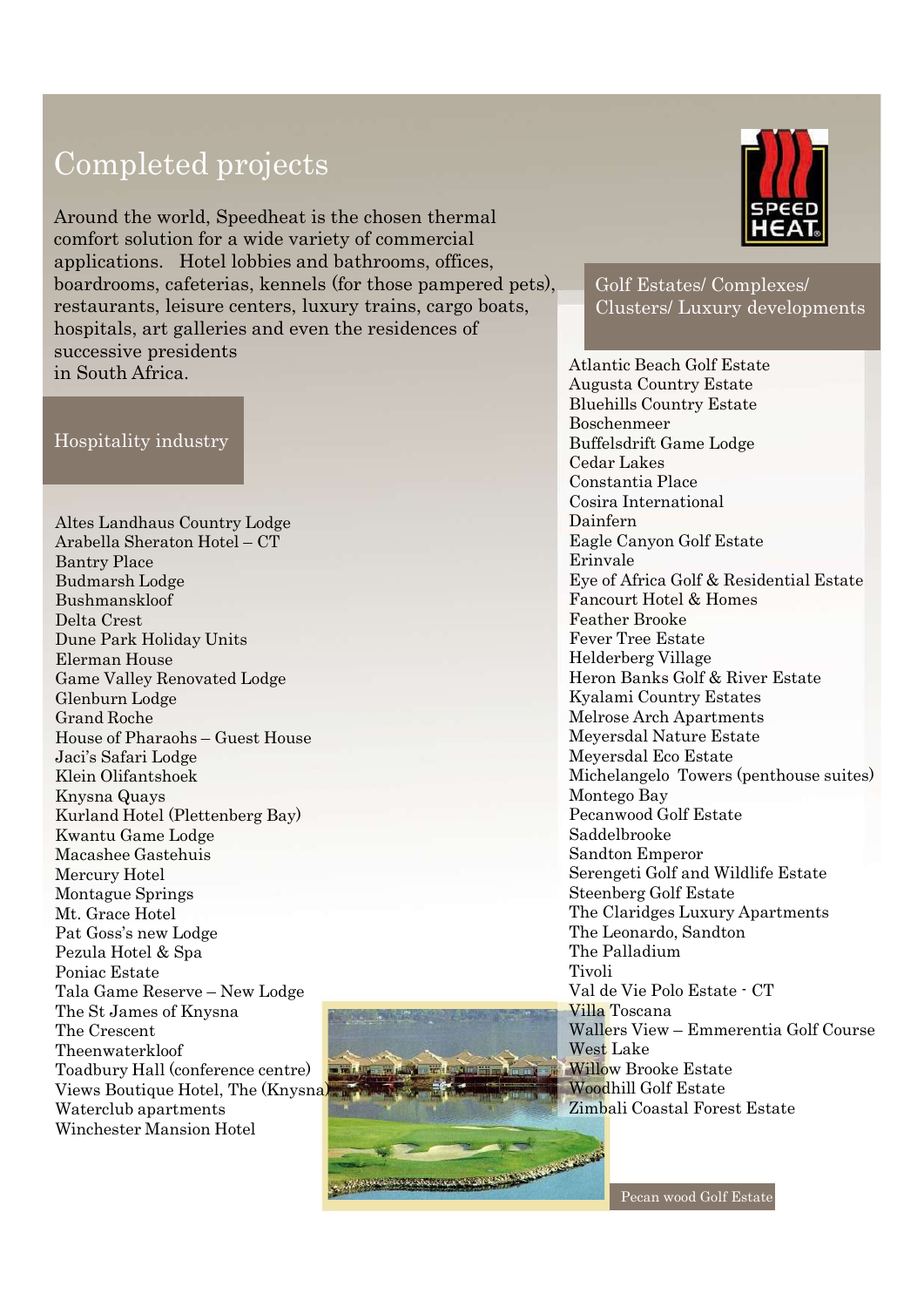### Completed projects cont.

Commercial projects

African Explosives Ltd (AEL H/Office) First Rand Call Centre Lyndhurst BMW workshop Melrose Arch (Apartments) Mount Edgecombe Country Estate Nedcor Head Office (Sandton) The Mirage Apartments including "My Top Billing Dream Home" Completed projects cont.<br>
Commercial projects<br>
Wine F<br>
Mine F<br>
African Explosives Ltd (AEL H/Office)<br>
First Rand Call Centre<br>
First Rand Call Centre<br>
Lyndhuxes Buy Workshop<br>
Melone Arch (Apartments)<br>
Mout Edgecombe Country of offices



Melrose Arch Apartments



Wine Farms

Bellingham De Meye De Wet Glenwood Kanonkop Lanzerac Mirwida Slanghoek

### Technicons/Schools/Churches

Discovery Primary School Wine Farms<br>
Millingham<br>
De Meye<br>
De Wet<br>
Henwood<br>
Kanonkop<br>
anzerac<br>
Iirwida<br>
Ilanghoek<br>
Technicons/Schools/Churches<br>
Discovery Primary School<br>
Flywell Centre<br>
Greek Orthodox Church<br>
Numerous Mosques<br>
Read Education Trust<br> Greek Orthodox Church Numerous Mosques Read Education Trust Bellingham<br>
De Meye<br>
De Wet<br>
Elenwood<br>
aanonkop<br>
aanzerac<br>
Airwida<br>
ilanghoek<br>
Technicons/Schools/Churches<br>
Discovery Primary School<br>
Flywell Centre<br>
Greek Orthodox Church<br>
Numerous Mosques<br>
Read Education Trust<br>
Rhema Chu University of Natal De Meye<br>
De Wet<br>
Henwood<br>
Kanonkop<br>
anzerac<br>
Iirwida<br>
Ilanghoek<br>
Technicons/Schools/Churches<br>
Discovery Primary School<br>
Flywell Centre<br>
Greek Orthodox Church<br>
Numerous Mosques<br>
Read Education Trust<br>
Rhema Church – Kippler Wits University (Library) Discovery Primary School<br>Flywell Centre<br>Greek Orthodox Church<br>Numerous Mosques<br>Read Education Trust<br>Rema Church – Kippler Park<br>University of Natal<br>Vaal Technicon (Lab)<br>Wits University (Library)<br>Specialised projects<br>Special Discovery Primary School<br>Flywell Centre<br>Greek Orthodox Church<br>Numerous Mosques<br>Read Education Trust<br>Rhema Church – Kippler Park<br>University of Natal<br>Vaal Technicon (Lab)<br>Wits University (Library)<br>Specialised projects<br>Specia

Specialised projects

Blue Train (cabins, bedrooms and bathrooms) Crocodile breeding pens at Emerald Casino Flywell Centre<br>
Greek Orthodox Church<br>
Numerous Mosques<br>
Read Education Trust<br>
Rhema Church – Kippler Park<br>
University of Natal<br>
Vaal Technicon (Lab)<br>
Wits University (Library)<br>
Specialised projects<br>
Specialised projects<br>

Blue Train (Coaches, bars and bathrooms)



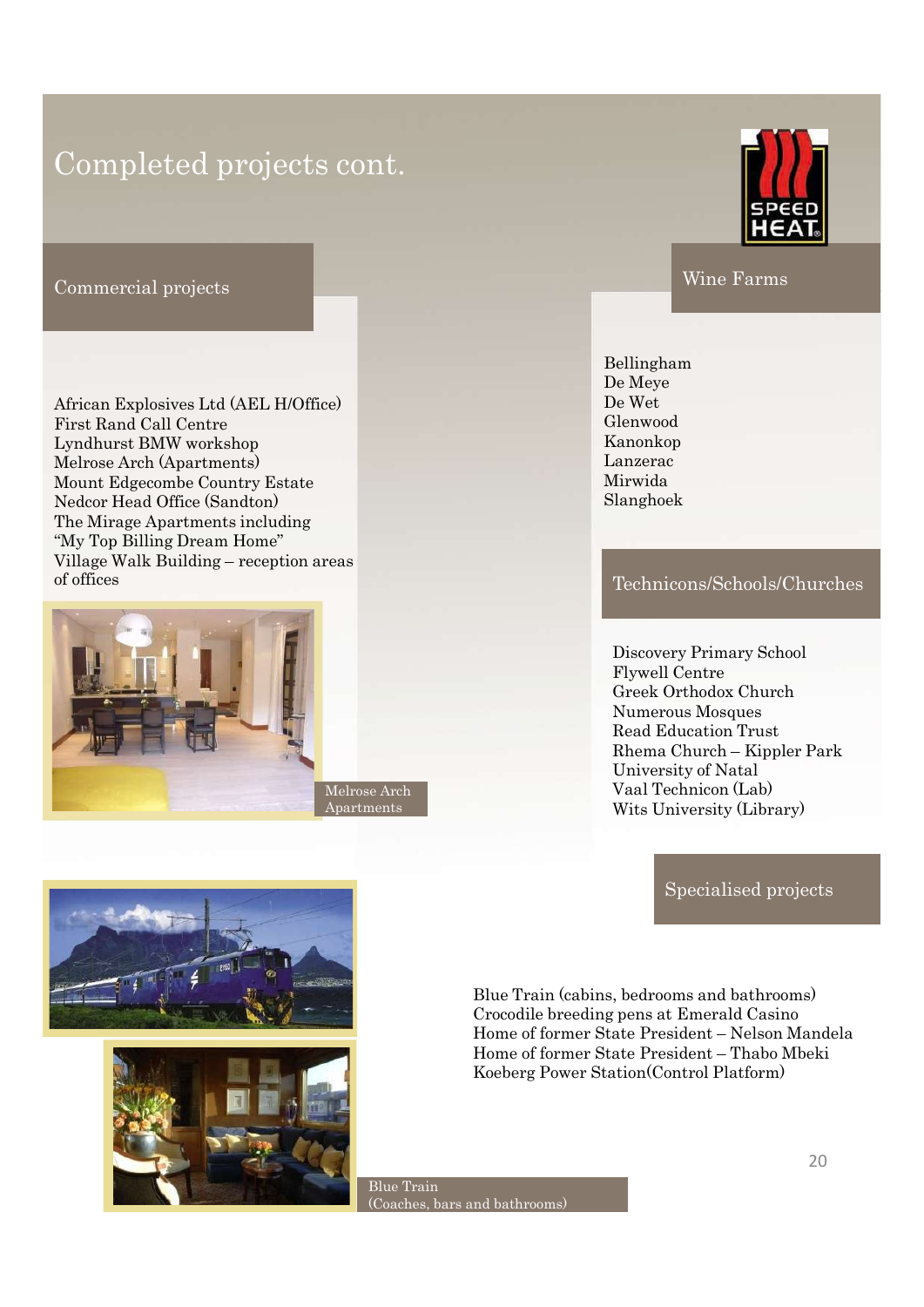## Completed projects cont.

### International projects

Completed projects cont.<br>
http://www.projects.com/<br>
http://www.projects.com/<br>
Kristin Oil Rigs – for Statoil Norway<br>
"Living Tomorrow" exhibit in Brussels<br>
Louxury Yachts in Italy<br>
Rolice patrol booths (NL)<br>
River barges ( "Living Tomorrow" exhibit in Brussels Luxury Yachts in Italy Police patrol booths (NL) River barges (NL) Sheraton Tirana Hotel and Towers Albania Sony Head Office Amsterdam (NL) Completed projects cont.<br>
Maria Group (Maria Group)<br>
Existin Oil Rigs – for Statoil Norway<br>
Tiving Tomorrow" exhibit in Brussels<br>
Luxury Yachts in Italy<br>
Noice patrol botols (NL)<br>
Sheraton Tirana Hotel and Towers Albania<br> Various restoration and preservation projects  $(IIK)$ SANAE IV research station (Antarctica) specified supplier



Kristin Oil Rigs Statoil Norway



Sheraton Tirana Hotel and Towers Albania Speedheat electric floor heating under the tiled floor in the lobby





"Living Tomorrow" exhibit in Brussels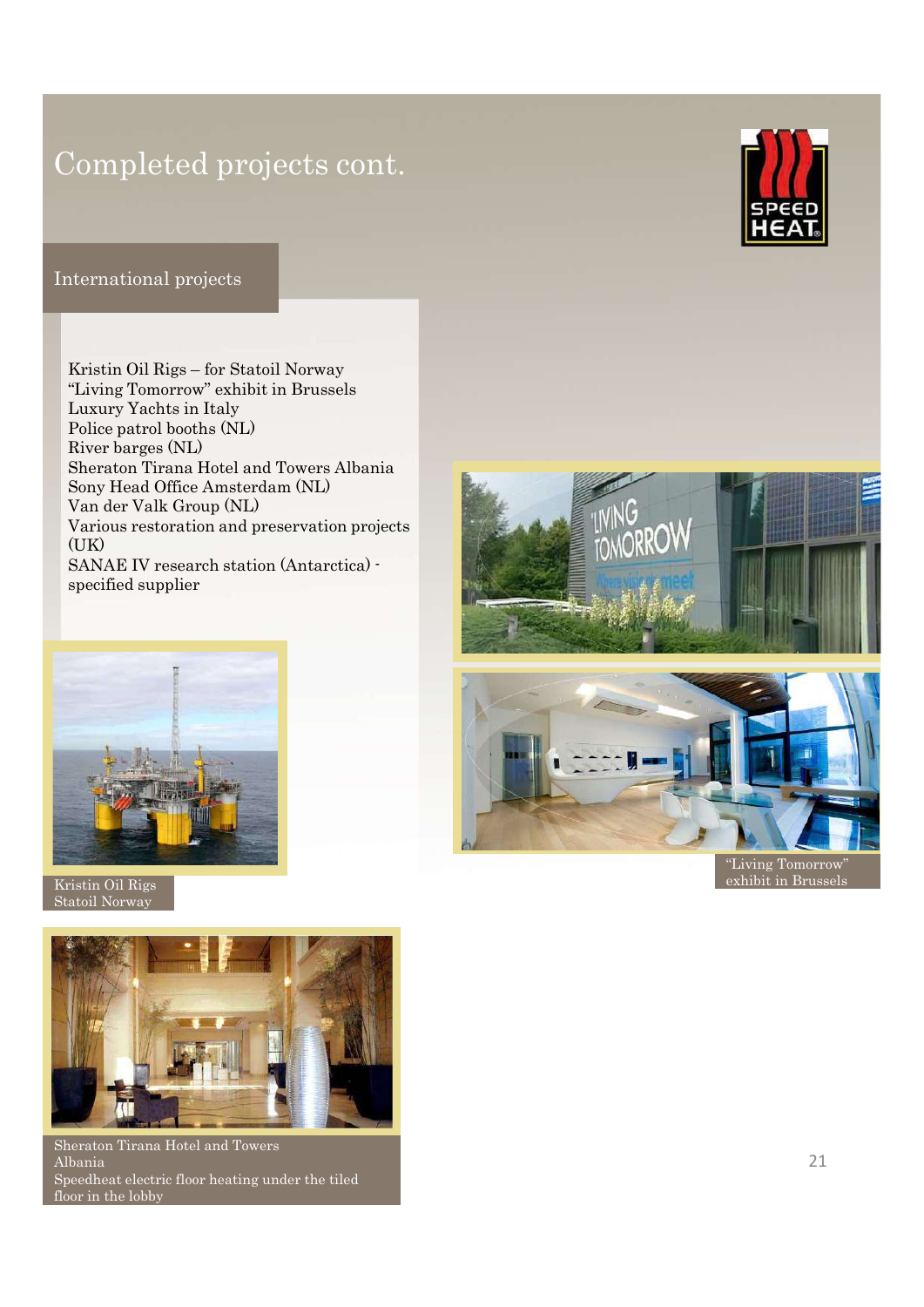### Our Customers Say ..



22

Thank you very much for the wonderful service that you have rendered during our renovation! You handled every situation with care and patience and we sought and negotiated acceptable solutions for every problem encountered…..Cherylene (Ph.D)

"It was such a pleasure dealing with an efficient, dynamic and helpful team. Speedheat went out of their way to assist me with my problem and it took one day for the problem to be resolved, and installed. We are very happy! Keep up the good work!" Miranda Joan Govender

"..Thank you for your consistent, prompt and professional service." Sherie Grayman

"I would like to commend your customer relations department for the excellent assistance regarding installation of my under floor heating. " Cecil Matome

"..Thanks for the great service. We are very impressed with you and your company. My builder is completely overwhelmed by your promptness and reliability". Nikki